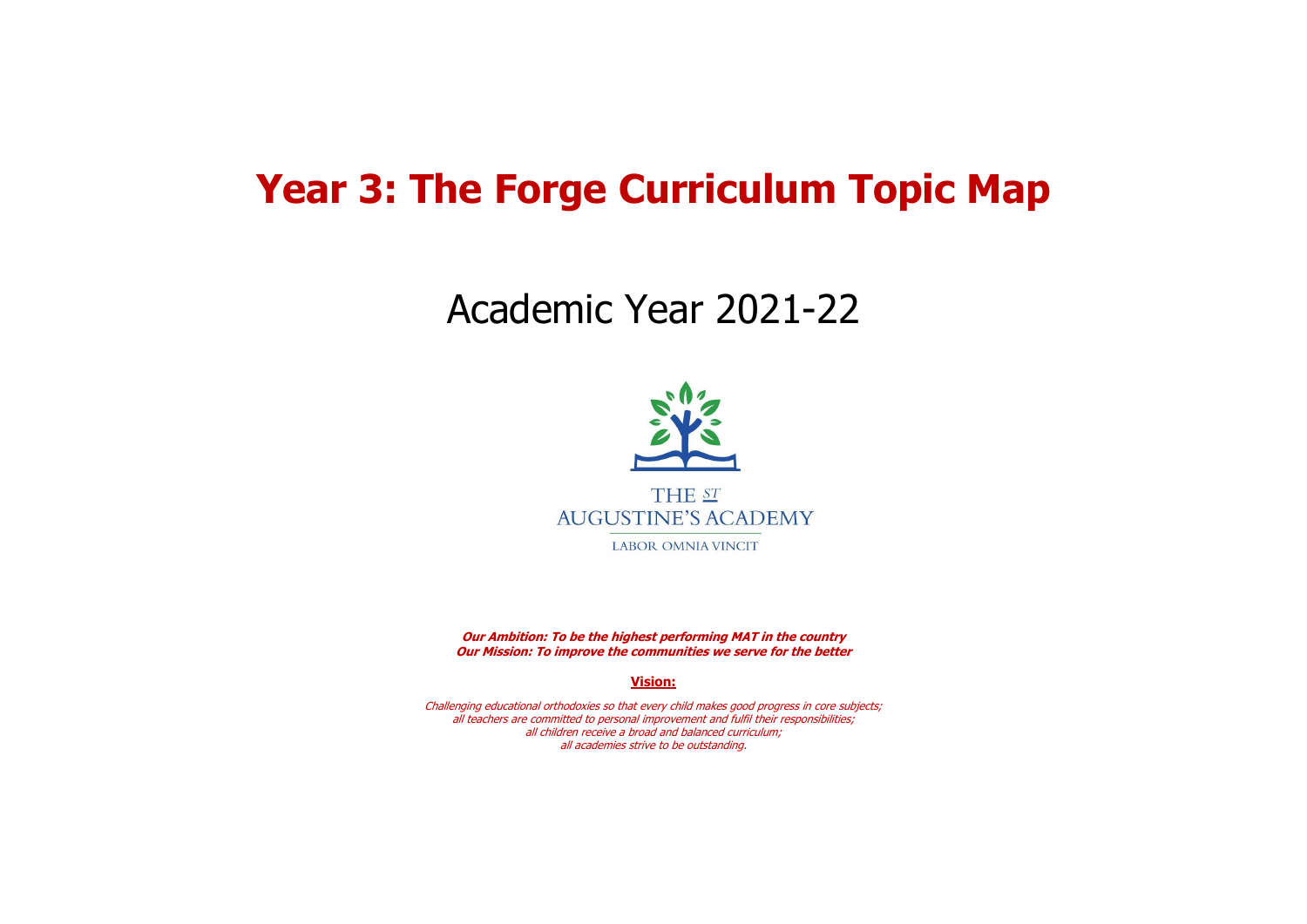

| <b>British Values:</b><br>Democracy. Elect<br>school councillors.<br>What does |                                                                                                                                                                                                                                                                                                                                                                                                                          |                                                                                                                                                                                                                                                                                                                                                                                                                            |        | <b>Autumn 1</b> |        |        |        | <b>Autumn 2</b>                                                                                                                                                                                                                                                                                                                                                                                                                                                                                                                                                            |                                                                                                                                                                                                                                                                                                                                               |        |                                                                                                                                                                                                                                                                                                                                                                                                                                            |        |        |        |  |
|--------------------------------------------------------------------------------|--------------------------------------------------------------------------------------------------------------------------------------------------------------------------------------------------------------------------------------------------------------------------------------------------------------------------------------------------------------------------------------------------------------------------|----------------------------------------------------------------------------------------------------------------------------------------------------------------------------------------------------------------------------------------------------------------------------------------------------------------------------------------------------------------------------------------------------------------------------|--------|-----------------|--------|--------|--------|----------------------------------------------------------------------------------------------------------------------------------------------------------------------------------------------------------------------------------------------------------------------------------------------------------------------------------------------------------------------------------------------------------------------------------------------------------------------------------------------------------------------------------------------------------------------------|-----------------------------------------------------------------------------------------------------------------------------------------------------------------------------------------------------------------------------------------------------------------------------------------------------------------------------------------------|--------|--------------------------------------------------------------------------------------------------------------------------------------------------------------------------------------------------------------------------------------------------------------------------------------------------------------------------------------------------------------------------------------------------------------------------------------------|--------|--------|--------|--|
| "represent," mean.<br>What skills should a<br>councillor have?                 | Week 1                                                                                                                                                                                                                                                                                                                                                                                                                   | Week 2                                                                                                                                                                                                                                                                                                                                                                                                                     | Week 3 | Week 4          | Week 5 | Week 6 | Week 7 | Week 1                                                                                                                                                                                                                                                                                                                                                                                                                                                                                                                                                                     | Week 2                                                                                                                                                                                                                                                                                                                                        | Week 3 | Week 4                                                                                                                                                                                                                                                                                                                                                                                                                                     | Week 5 | Week 6 | Week 7 |  |
| <b>Curriculum</b><br>Drivers/                                                  | <b>Visit to Creswell Crags</b>                                                                                                                                                                                                                                                                                                                                                                                           |                                                                                                                                                                                                                                                                                                                                                                                                                            |        |                 |        |        |        |                                                                                                                                                                                                                                                                                                                                                                                                                                                                                                                                                                            |                                                                                                                                                                                                                                                                                                                                               |        | Visit to Newark Parish Church during Advent/ Christmas Tree Festival.                                                                                                                                                                                                                                                                                                                                                                      |        |        |        |  |
| <b>Enrichment</b>                                                              |                                                                                                                                                                                                                                                                                                                                                                                                                          | <b>Cultural Diversity:</b> looking at the movement of people; where did the Neolithic people come from originally and where did<br>the celts come from. Britain as an island with a long and diverse history.<br>Aspirations: Being a craftsman: what skills do you need to be successful when designing and making (perseverance,<br>resilience, being prepared to fail and learning from failure. Failure as a positive. |        |                 |        |        |        |                                                                                                                                                                                                                                                                                                                                                                                                                                                                                                                                                                            |                                                                                                                                                                                                                                                                                                                                               |        | <b>Cultural Diversity:</b> Learning about holy buildings in different faith traditions. Discussing different beliefs in the community<br>(wider Nottinghamshire). Revisit themes of how people get on with differing beliefs.<br>Aspirations: Being a craftsman: what skills do you need to be successful when designing and making (perseverance,<br>resilience, being prepared to fail and learning from failure. Failure as a positive. |        |        |        |  |
| <b>PE</b>                                                                      | <b>Real PE</b><br><b>Cog Focus: Personal</b>                                                                                                                                                                                                                                                                                                                                                                             | I cope well and react positively when things become difficult. I can persevere with a task and I can improve my<br>performance through regular practice<br>• I know where I am with my learning and I have begun to challenge myself<br>I try several times if at first I don't succeed and I ask for help when appropriate                                                                                                |        |                 |        |        |        | <b>Real PE</b><br><b>Cog Focus: Social</b><br>my ideas<br>$\bullet$                                                                                                                                                                                                                                                                                                                                                                                                                                                                                                        | small group through a task<br>I can help praise and encourage others in their learning                                                                                                                                                                                                                                                        |        | I cooperate well with others and give helpful feedback. I help organise roles and responsibilities and I can guide a<br>• I show patience and support others, listening well to them about our work. I am happy to show and tell them about                                                                                                                                                                                                |        |        |        |  |
|                                                                                | <b>Learning Journey</b><br>Matching Pairs and Balloon Balance, Personal Best Challenge<br>2. Coordination, footwork. Footwork Games<br>Coordination, footwork. Follow the Leader game<br>Coordination, footwork. Follow the Leader game<br>4.<br>Coordination, footwork. Mirroring and Matching game<br>Coordination, footwork. Mirror Challenge<br>6.<br>7. Matching Pairs and Balloon Balance, Personal Best Challenge |                                                                                                                                                                                                                                                                                                                                                                                                                            |        |                 |        |        |        | <b>Learning Journey</b><br>1. Develop Combinations and Exchange Objects, Personal Best Challenge<br>2. Dynamic balance to agility, jumping and landing. Stepping Stones Crossing<br>3. Dynamic balance to agility, jumping and landing. Stepping Stones<br>4. Dynamic balance to agility, jumping and landing. Stepping Stones<br>5. Dynamic balance to agility, jumping and landing. Develop Combinations (cooperative)<br>6. Dynamic balance to agility, jumping and landing. Follow the Leader<br>7. Develop Combinations and Exchange Objects, Personal Best Challenge |                                                                                                                                                                                                                                                                                                                                               |        |                                                                                                                                                                                                                                                                                                                                                                                                                                            |        |        |        |  |
| <b>Science</b>                                                                 | <b>Rocks and Soil</b>                                                                                                                                                                                                                                                                                                                                                                                                    |                                                                                                                                                                                                                                                                                                                                                                                                                            |        |                 |        |        |        | <b>Light</b>                                                                                                                                                                                                                                                                                                                                                                                                                                                                                                                                                               |                                                                                                                                                                                                                                                                                                                                               |        |                                                                                                                                                                                                                                                                                                                                                                                                                                            |        |        |        |  |
|                                                                                | <b>Learning Journey</b><br>Sort rocks according to observations<br>Identify sedimentary, igneous and metamorphic rocks<br>Describe how fossils are formed<br>Investigate permeability<br>Carry out a fair test, gather data and draw conclusions<br>Describe the characteristics of different types of soil<br>-6.<br>7. Investigate soil types in the local environment                                                 |                                                                                                                                                                                                                                                                                                                                                                                                                            |        |                 |        |        |        | <b>Learning Journey</b>                                                                                                                                                                                                                                                                                                                                                                                                                                                                                                                                                    | Identify different light sources<br>2. Investigate how different materials respond to light<br>Demonstrate that light travels in straight lines<br>4. Investigate how mirrors reflect light<br>Plan an investigation into shadows<br>6. Carry out a fair test, gather data, draw conclusions<br>7. Know that darkness is the absence of light |        |                                                                                                                                                                                                                                                                                                                                                                                                                                            |        |        |        |  |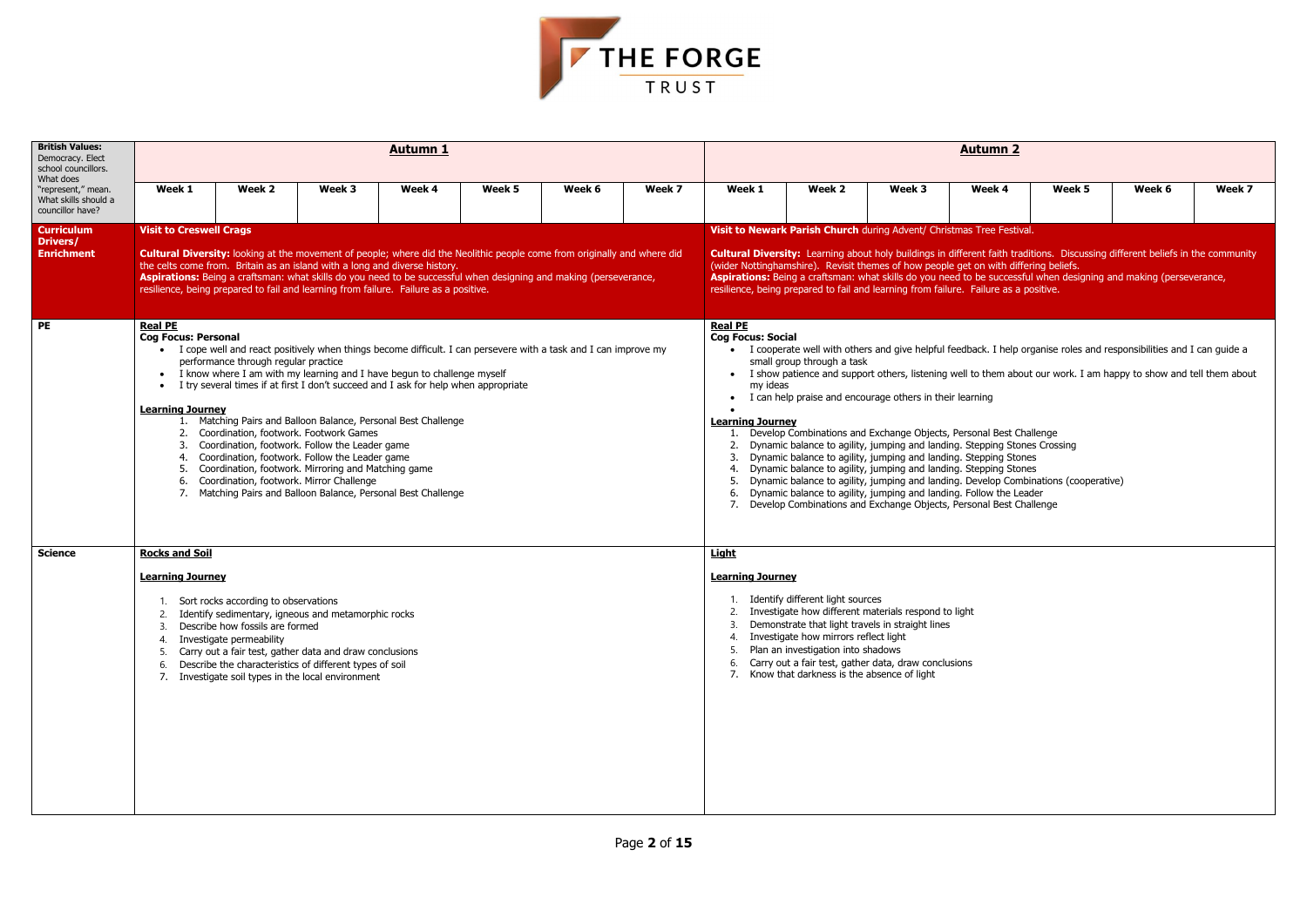

| <b>British Values:</b><br>Democracy. Chiefs<br>and kings could                            |                                                                                                                                                                                                 |                                                                                                                                                               |                                                                                                                                                                                                                                                                                                                                                                                                                                                                                                                                                                                                                                                                                                                                                                                                                                                                                                                                                                                                                | <b>Autumn 1</b> |                                                                             |                                                                                                                                                                                                                                                                                                                                                                                                                                                                                                                                                                                                                                                                                     |        | <b>Autumn 2</b>                                                                                                                                            |                                                                                                                                                                                                                                                                                                                                                                                                                                                                                                                                                                                                                                                                                                                                                        |        |                                                      |                                                                                              |                                                                                                                                                                                                                                                                                                                                                                                                                                                                                                                                                                                                                                                                                                                                                                                                                                                                                                                                                                                                                                             |        |
|-------------------------------------------------------------------------------------------|-------------------------------------------------------------------------------------------------------------------------------------------------------------------------------------------------|---------------------------------------------------------------------------------------------------------------------------------------------------------------|----------------------------------------------------------------------------------------------------------------------------------------------------------------------------------------------------------------------------------------------------------------------------------------------------------------------------------------------------------------------------------------------------------------------------------------------------------------------------------------------------------------------------------------------------------------------------------------------------------------------------------------------------------------------------------------------------------------------------------------------------------------------------------------------------------------------------------------------------------------------------------------------------------------------------------------------------------------------------------------------------------------|-----------------|-----------------------------------------------------------------------------|-------------------------------------------------------------------------------------------------------------------------------------------------------------------------------------------------------------------------------------------------------------------------------------------------------------------------------------------------------------------------------------------------------------------------------------------------------------------------------------------------------------------------------------------------------------------------------------------------------------------------------------------------------------------------------------|--------|------------------------------------------------------------------------------------------------------------------------------------------------------------|--------------------------------------------------------------------------------------------------------------------------------------------------------------------------------------------------------------------------------------------------------------------------------------------------------------------------------------------------------------------------------------------------------------------------------------------------------------------------------------------------------------------------------------------------------------------------------------------------------------------------------------------------------------------------------------------------------------------------------------------------------|--------|------------------------------------------------------|----------------------------------------------------------------------------------------------|---------------------------------------------------------------------------------------------------------------------------------------------------------------------------------------------------------------------------------------------------------------------------------------------------------------------------------------------------------------------------------------------------------------------------------------------------------------------------------------------------------------------------------------------------------------------------------------------------------------------------------------------------------------------------------------------------------------------------------------------------------------------------------------------------------------------------------------------------------------------------------------------------------------------------------------------------------------------------------------------------------------------------------------------|--------|
| decide things without<br>representing people.<br>Was there anything<br>unfair about this? | Week 1                                                                                                                                                                                          | Week 2                                                                                                                                                        | Week 3                                                                                                                                                                                                                                                                                                                                                                                                                                                                                                                                                                                                                                                                                                                                                                                                                                                                                                                                                                                                         | Week 4          | Week 5                                                                      | Week 6                                                                                                                                                                                                                                                                                                                                                                                                                                                                                                                                                                                                                                                                              | Week 7 | Week 1                                                                                                                                                     | Week 2                                                                                                                                                                                                                                                                                                                                                                                                                                                                                                                                                                                                                                                                                                                                                 | Week 3 | Week 4                                               | Week 5                                                                                       | Week 6                                                                                                                                                                                                                                                                                                                                                                                                                                                                                                                                                                                                                                                                                                                                                                                                                                                                                                                                                                                                                                      | Week 7 |
| <b>Art &amp; Design</b>                                                                   | DT: Design and make a frame to hold a fossil for display<br>(Four week block: teach the children to make a basic frame using<br>sawing techniques with card and glue to join. Children evaluate |                                                                                                                                                               |                                                                                                                                                                                                                                                                                                                                                                                                                                                                                                                                                                                                                                                                                                                                                                                                                                                                                                                                                                                                                |                 | <b>Cave Art</b><br>techniques;<br><b>Subject content:</b><br>revisit ideas; | Produce creative work, exploring their ideas<br>and recording their experiences;<br>Become proficient in drawing, painting,<br>sculpture and other art, craft and design<br>Evaluate and analyse creative works using<br>the language of art, craft and design;<br>Know about great artists, craft makers and<br>designers, and understand the historical and<br>cultural development of their art forms.<br>To create sketch books to record their<br>observations and use them to review and<br>To improve their mastery of art and design<br>techniques, including drawing, painting and<br>sculpture with a range of materials [for<br>example, pencil, charcoal, paint, clay]. |        | used by Andy Walhol<br>Aims:<br>experiences;<br>and design techniques;<br>$\bullet$<br>and design;<br><b>Subject content:</b><br>review and revisit ideas; | Positive and Negative Cave Art Images: explore related techniques<br>Produce creative work, exploring their ideas and recording their<br>Become proficient in drawing, painting, sculpture and other art, craft<br>Evaluate and analyse creative works using the language of art, craft<br>Know about great artists, craft makers and designers, and<br>understand the historical and cultural development of their art forms.<br>• To create sketch books to record their observations and use them to<br>To improve their mastery of art and design techniques, including<br>drawing, painting and sculpture with a range of materials [for<br>example, pencil, charcoal, paint, clay];<br>About great artists, architects and designers in history. |        | <b>Using Textiles to make a Christmas Decoration</b> |                                                                                              |                                                                                                                                                                                                                                                                                                                                                                                                                                                                                                                                                                                                                                                                                                                                                                                                                                                                                                                                                                                                                                             |        |
| <b>DT</b>                                                                                 | <b>Design</b><br>aided design.<br><u>Make</u><br>$\bullet$<br>aesthetic qualities.<br><b>Evaluate</b><br>$\bullet$<br>$\bullet$<br>work;<br><b>Technical knowledge</b>                          | and then design and make an improved version.<br>and finishing], accurately;<br>technology have helped shape the world.<br>reinforce more complex structures. | Use research and develop design criteria to inform the design<br>of innovative, functional, appealing products that are fit for<br>purpose, aimed at particular individuals or groups;<br>Generate, develop, model and communicate their ideas<br>through discussion, annotated sketches, cross-sectional and<br>exploded diagrams, prototypes, pattern pieces and computer-<br>Select from and use a wider range of tools and equipment to<br>perform practical tasks [for example, cutting, shaping, joining<br>Select from and use a wider range of materials and<br>components, including construction materials, textiles and<br>ingredients, according to their functional properties and<br>Investigate and analyse a range of existing products;<br>Evaluate their ideas and products against their own design<br>criteria and consider the views of others to improve their<br>Understand how key events and individuals in design and<br>Apply their understanding of how to strengthen, stiffen and |                 |                                                                             |                                                                                                                                                                                                                                                                                                                                                                                                                                                                                                                                                                                                                                                                                     |        |                                                                                                                                                            |                                                                                                                                                                                                                                                                                                                                                                                                                                                                                                                                                                                                                                                                                                                                                        |        |                                                      | (running stitch to join etc)<br>or groups;<br>Make<br><b>Evaluate</b><br>improve their work; | Use research and develop design criteria to inform the<br>design of innovative, functional, appealing products<br>that are fit for purpose, aimed at particular individuals<br>Generate, develop, model and communicate their<br>ideas through discussion, annotated sketches, cross-<br>sectional and exploded diagrams, prototypes, pattern<br>pieces and computer-aided design.<br>• Select from and use a wider range of tools and<br>equipment to perform practical tasks [for example,<br>cutting, shaping, joining and finishing], accurately;<br>Select from and use a wider range of materials and<br>components, including construction materials, textiles<br>and ingredients, according to their functional<br>properties and aesthetic qualities.<br>Investigate and analyse a range of existing products;<br>Evaluate their ideas and products against their own<br>design criteria and consider the views of others to<br>Understand how key events and individuals in design<br>and technology have helped shape the world. |        |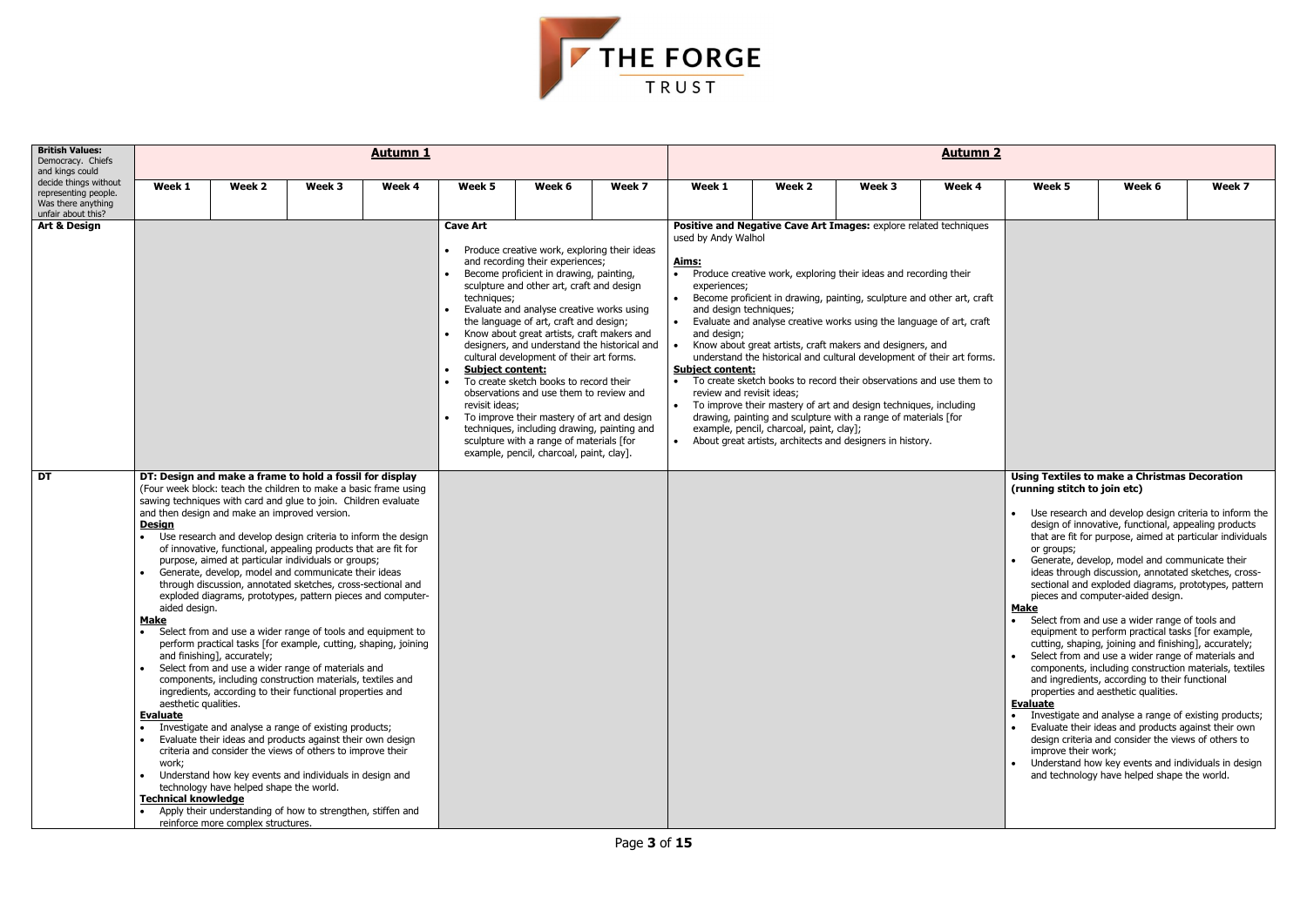| Week 5<br>Week 6<br>Week 7 |  |  |
|----------------------------|--|--|
|                            |  |  |

#### **<u>Worship and sacred places:</u>**



| <b>British Values:</b><br>Tolerance. What<br>similarities are there                             | <b>Autumn 1</b>                                           |                                                                                                                    |        |                                                                                                                                                                                                                                                                                                                                                                                                                                           |        |        |        |                                                           | <b>Autumn 2</b>                                                  |                                                                                                                                                                                       |        |                                                                               |                                                                                                                                                                            |        |  |  |  |
|-------------------------------------------------------------------------------------------------|-----------------------------------------------------------|--------------------------------------------------------------------------------------------------------------------|--------|-------------------------------------------------------------------------------------------------------------------------------------------------------------------------------------------------------------------------------------------------------------------------------------------------------------------------------------------------------------------------------------------------------------------------------------------|--------|--------|--------|-----------------------------------------------------------|------------------------------------------------------------------|---------------------------------------------------------------------------------------------------------------------------------------------------------------------------------------|--------|-------------------------------------------------------------------------------|----------------------------------------------------------------------------------------------------------------------------------------------------------------------------|--------|--|--|--|
| between Christianity<br>and Islam e.g. special<br>festivals, sacred books<br>and belief in God. | Week 1                                                    | Week 2                                                                                                             | Week 3 | Week 4                                                                                                                                                                                                                                                                                                                                                                                                                                    | Week 5 | Week 6 | Week 7 | Week 1                                                    | Week 2                                                           | Week 3                                                                                                                                                                                | Week 4 | Week 5                                                                        | Week 6                                                                                                                                                                     | Week 7 |  |  |  |
| <b>History</b>                                                                                  |                                                           | <b>From Stone Age to Iron Age</b>                                                                                  |        |                                                                                                                                                                                                                                                                                                                                                                                                                                           |        |        |        |                                                           |                                                                  |                                                                                                                                                                                       |        |                                                                               |                                                                                                                                                                            |        |  |  |  |
|                                                                                                 | <b>Learning Journey</b><br>3.<br>visit)<br>5.<br>6.<br>7. | 2. Describe changes to how people lived in the Stone Age<br>Explain why the development of bronze was so important |        | Sequence the stone age, bronze age and iron age and explain how we know about them<br>Investigate the diet of stone age farmers and compare it with the things we eat today<br>4. Describe what the evidence of settlement at Creswell Crags shows (choose the "On the huntt" tour on the<br>Explain why Stonehenge was such a huge achievement for Prehistoric people<br>Explain why many iron age people lived in hill forts in Britain |        |        |        |                                                           |                                                                  |                                                                                                                                                                                       |        |                                                                               |                                                                                                                                                                            |        |  |  |  |
| <b>RE</b>                                                                                       |                                                           |                                                                                                                    |        |                                                                                                                                                                                                                                                                                                                                                                                                                                           |        |        |        |                                                           |                                                                  |                                                                                                                                                                                       |        | <b>Worship and sacred places:</b><br><b>Learning Journey</b><br>2.<br>worship | 1. Identify important Christian symbols and say<br>what they represent<br>Investigate symbols that are used in Christia<br>3. Identify important parts of worship in Islam |        |  |  |  |
| Geography                                                                                       |                                                           |                                                                                                                    |        |                                                                                                                                                                                                                                                                                                                                                                                                                                           |        |        |        | <b>Settlements</b><br><b>Learning Journey</b><br>features | 1. Investigate the settlement of Creswell<br>natural environment | 2. Use Ordnance Survey Maps to identify physical and human<br>3. Explain the features of different types of settlement<br>4. Identify some of the ways human activity has changed the |        |                                                                               |                                                                                                                                                                            |        |  |  |  |

#### **Learning Journey**

- 1. Identify important Christian symbols and say what they represent
- 2. Investigate symbols that are used in Christian worship
- 3. Identify important parts of worship in Islam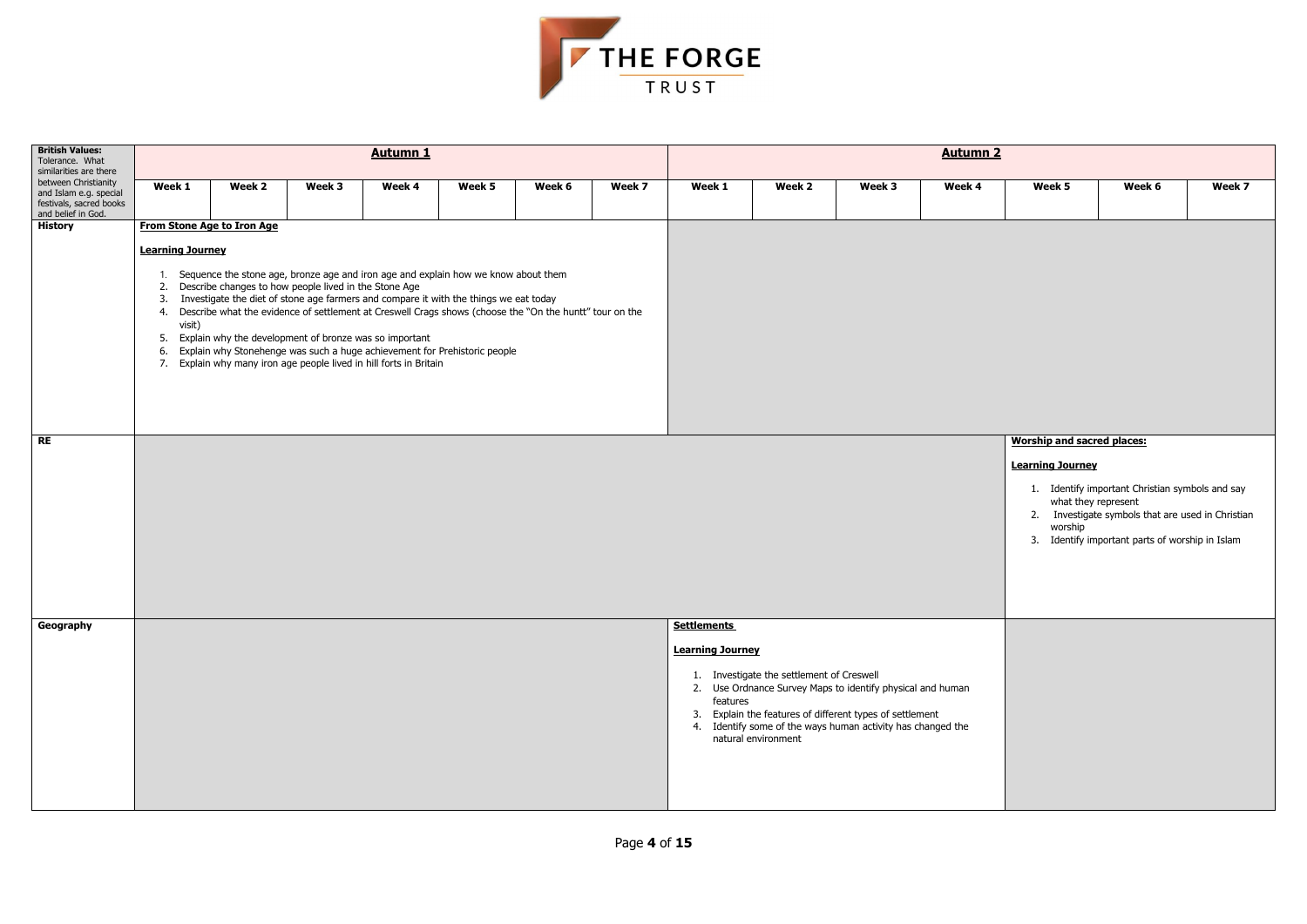| Week 5 | Week 6 | Week 7 |
|--------|--------|--------|
|        |        |        |
|        |        |        |
|        |        |        |



| <b>British Values:</b><br>Tolerance. Use the RE<br>theme to explore how                                 |        |                                                                                                                                                                                                                                                                                                                                                                                                                                                                                                                                                                                                                                                                                                       |        | <b>Autumn 1</b> |        |        |        | <b>Autumn 2</b>                                                 |                                                                                                                                                                                                                                                                                          |        |        |                                                                                                                                                                                                                                                                                                                                                                   |        |        |  |
|---------------------------------------------------------------------------------------------------------|--------|-------------------------------------------------------------------------------------------------------------------------------------------------------------------------------------------------------------------------------------------------------------------------------------------------------------------------------------------------------------------------------------------------------------------------------------------------------------------------------------------------------------------------------------------------------------------------------------------------------------------------------------------------------------------------------------------------------|--------|-----------------|--------|--------|--------|-----------------------------------------------------------------|------------------------------------------------------------------------------------------------------------------------------------------------------------------------------------------------------------------------------------------------------------------------------------------|--------|--------|-------------------------------------------------------------------------------------------------------------------------------------------------------------------------------------------------------------------------------------------------------------------------------------------------------------------------------------------------------------------|--------|--------|--|
| it important to accept<br>people and show<br>understanding even<br>when we believe<br>different things. | Week 1 | Week 2                                                                                                                                                                                                                                                                                                                                                                                                                                                                                                                                                                                                                                                                                                | Week 3 | Week 4          | Week 5 | Week 6 | Week 7 | Week 1                                                          | Week 2                                                                                                                                                                                                                                                                                   | Week 3 | Week 4 | Week 5                                                                                                                                                                                                                                                                                                                                                            | Week 6 | Week 7 |  |
| <b>Computing</b>                                                                                        |        |                                                                                                                                                                                                                                                                                                                                                                                                                                                                                                                                                                                                                                                                                                       |        |                 |        |        |        |                                                                 |                                                                                                                                                                                                                                                                                          |        |        |                                                                                                                                                                                                                                                                                                                                                                   |        |        |  |
| <b>Music</b>                                                                                            |        | <b>External Provider Musical Instrument Tuition</b><br>. Play and perform in solo and ensemble contexts, using their voices and playing musical instruments with increasing<br>accuracy, fluency, control and expression;<br>· Improvise and compose music for a range of purposes using the inter-related dimensions of music;<br>. Listen with attention to detail and recall sounds with increasing aural memory;<br>• Use and understand staff and other musical notations;<br>- Appreciate and understand a wide range of high-quality live and recorded music drawn from different traditions and<br>from great composers and musicians;<br>. Develop an understanding of the history of music. |        |                 |        |        |        | $\bullet$<br>$\bullet$<br>composers and musicians;<br>$\bullet$ | <b>External Provider Musical Instrument Tuition</b><br>fluency, control and expression;<br>Listen with attention to detail and recall sounds with increasing aural memory;<br>Use and understand staff and other musical notations;<br>develop an understanding of the history of music. |        |        | Play and perform in solo and ensemble contexts, using their voices and playing musical instruments with increasing accuracy,<br>Improvise and compose music for a range of purposes using the inter-related dimensions of music;<br>Appreciate and understand a wide range of high-quality live and recorded music drawn from different traditions and from great |        |        |  |
| <b>MFL</b>                                                                                              |        |                                                                                                                                                                                                                                                                                                                                                                                                                                                                                                                                                                                                                                                                                                       |        |                 |        |        |        |                                                                 |                                                                                                                                                                                                                                                                                          |        |        |                                                                                                                                                                                                                                                                                                                                                                   |        |        |  |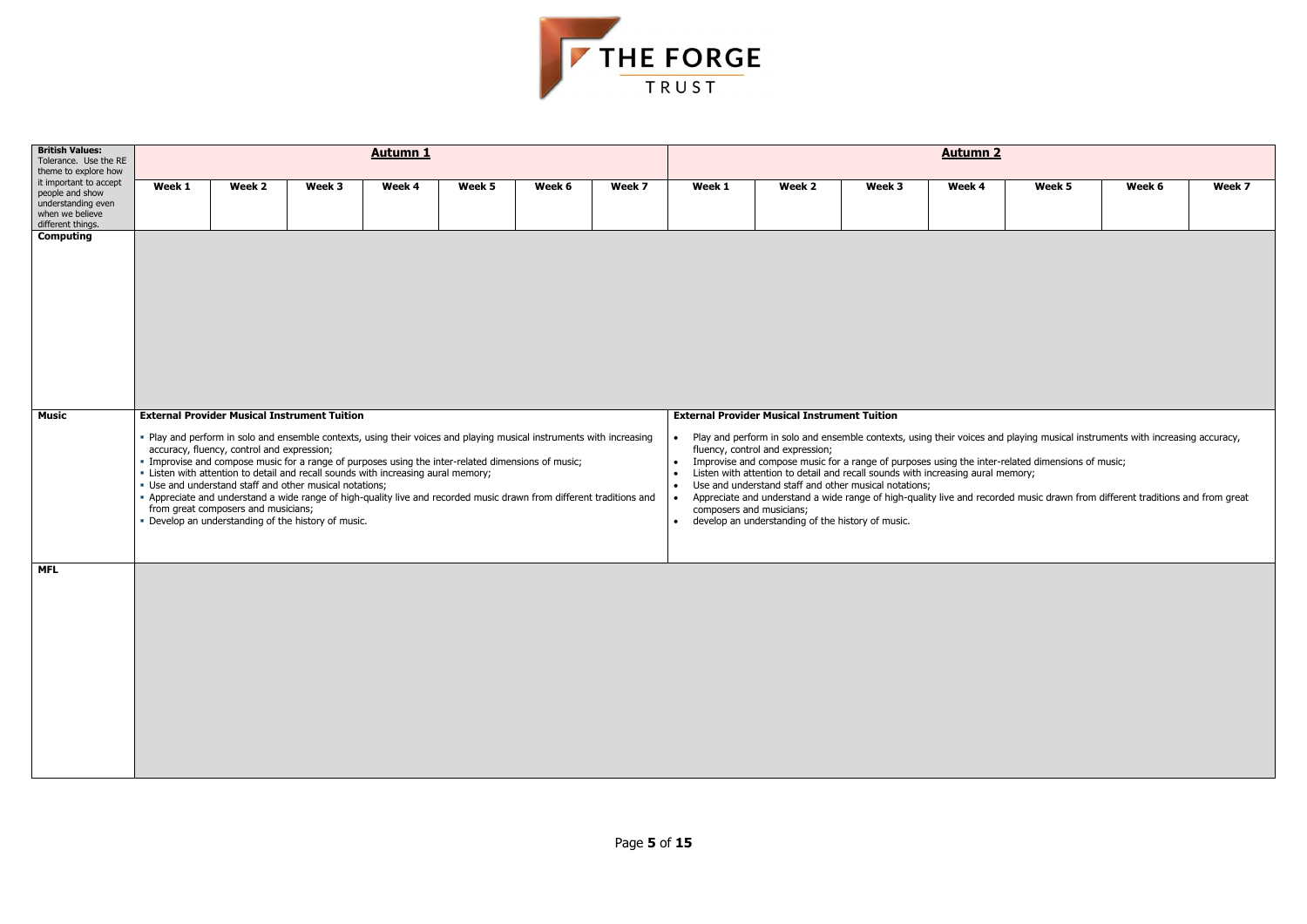

| <b>British Values:</b><br>Tolerance and                                                                       |                                                                                                                                                                                                                                                                                                                                                                                                                                                                                                                                                                                                                                                                                                                                                                                                                                                                                                                                                                                                                                                                                                                                                                                                                                                                                                                                                                                                                                                                                                                 |                                                                                                                                  |                                                                                                                                                                                                                                                                                                                                                                                                                                                                                                                   | <b>Spring 1</b> |        |        | <b>Spring 2</b>                                                                                                                                                                                                                                                                                                                                                                                                                                                                                                                                                                                                                                                                                                                                                                                                                                                                                                                                                                                        |                                                                                                                                                                                                                                                                                                                                                                                                                                                                                                                                                                                                                                                                                                                                                                                                                                                   |        |        |        |        |  |  |
|---------------------------------------------------------------------------------------------------------------|-----------------------------------------------------------------------------------------------------------------------------------------------------------------------------------------------------------------------------------------------------------------------------------------------------------------------------------------------------------------------------------------------------------------------------------------------------------------------------------------------------------------------------------------------------------------------------------------------------------------------------------------------------------------------------------------------------------------------------------------------------------------------------------------------------------------------------------------------------------------------------------------------------------------------------------------------------------------------------------------------------------------------------------------------------------------------------------------------------------------------------------------------------------------------------------------------------------------------------------------------------------------------------------------------------------------------------------------------------------------------------------------------------------------------------------------------------------------------------------------------------------------|----------------------------------------------------------------------------------------------------------------------------------|-------------------------------------------------------------------------------------------------------------------------------------------------------------------------------------------------------------------------------------------------------------------------------------------------------------------------------------------------------------------------------------------------------------------------------------------------------------------------------------------------------------------|-----------------|--------|--------|--------------------------------------------------------------------------------------------------------------------------------------------------------------------------------------------------------------------------------------------------------------------------------------------------------------------------------------------------------------------------------------------------------------------------------------------------------------------------------------------------------------------------------------------------------------------------------------------------------------------------------------------------------------------------------------------------------------------------------------------------------------------------------------------------------------------------------------------------------------------------------------------------------------------------------------------------------------------------------------------------------|---------------------------------------------------------------------------------------------------------------------------------------------------------------------------------------------------------------------------------------------------------------------------------------------------------------------------------------------------------------------------------------------------------------------------------------------------------------------------------------------------------------------------------------------------------------------------------------------------------------------------------------------------------------------------------------------------------------------------------------------------------------------------------------------------------------------------------------------------|--------|--------|--------|--------|--|--|
| Acceptance. Consider<br>the achievements of<br>the Egyptians and what<br>they were able to do so<br>long ago. | Week 1                                                                                                                                                                                                                                                                                                                                                                                                                                                                                                                                                                                                                                                                                                                                                                                                                                                                                                                                                                                                                                                                                                                                                                                                                                                                                                                                                                                                                                                                                                          | Week 2                                                                                                                           | Week 3                                                                                                                                                                                                                                                                                                                                                                                                                                                                                                            | Week 4          | Week 5 | Week 6 | Week 1                                                                                                                                                                                                                                                                                                                                                                                                                                                                                                                                                                                                                                                                                                                                                                                                                                                                                                                                                                                                 | Week 2                                                                                                                                                                                                                                                                                                                                                                                                                                                                                                                                                                                                                                                                                                                                                                                                                                            | Week 3 | Week 4 | Week 5 | Week 6 |  |  |
| <b>Curriculum</b><br>Drivers/<br><b>Enrichment</b>                                                            | Visit to Conkers or suitable science park with a focus on forces.<br>Aspiration: visitor with a focus on a career in stem subject. What do they do? How did they qualify? The story of Isaac<br>Newton (perseverance, work ethic etc. with local link.<br><b>Cultural Diversity:</b><br>Profiles of other influential scientists: Einstein and Marie Curie.<br>The achievements of non- European cultures. Explore the achievements of the Egyptians and the influence they had on later<br>civilisations.<br><b>Real PE</b><br><b>Cog Focus: Cognitive</b><br>I can understand ways (criteria) to judge performance and I can identify specific parts to continue to work upon. I can<br>use my awareness of space and others to make good decisions<br>I can understand the simple tactics of attacking and defending. I can explain what I am doing well and I have begun to<br>$\bullet$<br>identify areas for improvement<br>I can begin to order instructions, movements and skills. With help I can recognise similarities and differences in<br>performance and I can explain why someone is working or performing well<br><b>Learning Journey</b><br>1. 3 Limb Race, Getting Around Us. Personal Best Challenge<br>Dynamic balance, on a line. Follow the Leader<br>2.<br>Dynamic balance, on a line. Raise the Level<br>Dynamic balance, on a line. Balance Circuit<br>4.<br>Dynamic balance, on a line. Travel and Turn Differently<br>5.<br>3 Limb Race, Getting Around Us. Personal Best Challenge |                                                                                                                                  |                                                                                                                                                                                                                                                                                                                                                                                                                                                                                                                   |                 |        |        | rain/ tributaries etc.<br><b>Aspiration:</b><br>recognised;<br>etc.<br><b>Cultural Diversity:</b><br>you make;<br>for granted.                                                                                                                                                                                                                                                                                                                                                                                                                                                                                                                                                                                                                                                                                                                                                                                                                                                                         | Visit to a local river (stimulus for observational art work using learned techniques and to reinforce work on the water cycle/<br>• The achievements of the great artists: how they persevered often through many years of being unsuccessful before being<br>• Visitor local artist to talk to the group about what they do and why they do it? What inspired them to paint, draw sculpt<br>• Understanding what it is like to be a Christian in modern Britain and how this affects the way you behave and the choices<br>• Exploration of the importance of rivers to many cultures. How we all depend on water to live and for our crops to grow in<br>the same way as the Egyptians needed the Nile to flood;<br>The role of organisations such as Water Aid in places where water is scarce and the concept of gratitude for things we take |        |        |        |        |  |  |
| <b>PE</b>                                                                                                     |                                                                                                                                                                                                                                                                                                                                                                                                                                                                                                                                                                                                                                                                                                                                                                                                                                                                                                                                                                                                                                                                                                                                                                                                                                                                                                                                                                                                                                                                                                                 |                                                                                                                                  |                                                                                                                                                                                                                                                                                                                                                                                                                                                                                                                   |                 |        |        | <b>Real PE</b><br><b>Cog Focus: Creative</b><br>I can link actions and develop sequences of movements that express my own ideas. I can change tactics, rules or tasks<br>to make activities more fun or challenging<br>• I can make up my own rules and versions of activities. I can respond differently to a variety of tasks or music and I can<br>recognise similarities and differences in movements and expression<br>• I can begin to compare my movements and skills with those of others. I can select and link movements together to fit<br>a theme<br><b>Learning Journey</b><br>1. Juggle Challenge, Roller Ball. Personal Best Challenge<br>2. Coordination, sending and receiving. Collect Your Rebound<br>Coordination, sending and receiving. Send and Receive in Order<br>Coordination, sending and receiving. Explore and Compare<br>4.<br>Coordination, sending and receiving. Collect Different Rebound game<br>5.<br>Juggle Challenge, Roller Ball. Personal Best Challenge<br>6. |                                                                                                                                                                                                                                                                                                                                                                                                                                                                                                                                                                                                                                                                                                                                                                                                                                                   |        |        |        |        |  |  |
| <b>Science</b>                                                                                                | <b>Forces and Magnet</b><br><b>Learning Journey</b>                                                                                                                                                                                                                                                                                                                                                                                                                                                                                                                                                                                                                                                                                                                                                                                                                                                                                                                                                                                                                                                                                                                                                                                                                                                                                                                                                                                                                                                             | <b>Plants</b><br>See Summer 1 for Learning Journey                                                                               |                                                                                                                                                                                                                                                                                                                                                                                                                                                                                                                   |                 |        |        |                                                                                                                                                                                                                                                                                                                                                                                                                                                                                                                                                                                                                                                                                                                                                                                                                                                                                                                                                                                                        |                                                                                                                                                                                                                                                                                                                                                                                                                                                                                                                                                                                                                                                                                                                                                                                                                                                   |        |        |        |        |  |  |
|                                                                                                               |                                                                                                                                                                                                                                                                                                                                                                                                                                                                                                                                                                                                                                                                                                                                                                                                                                                                                                                                                                                                                                                                                                                                                                                                                                                                                                                                                                                                                                                                                                                 | Observe how magnets attract and repel<br>Design a test to investigate magnets<br>9. Observe patterns created by a magnetic field | Explore how toy cars move across different surfaces<br>Plan a fair test to investigate how a toy car moves across different surfaces<br>Carry out a fair test, gather data and draw conclusions<br>Group materials according to whether they are attracted to a magnet or not<br>Explore which materials magnets can work through (making predictions and exploring)<br>8. Carry out a fair test, gather data, draw conclusions<br>10. Observe patterns created by a magnetic field when magnets repel each other |                 |        |        |                                                                                                                                                                                                                                                                                                                                                                                                                                                                                                                                                                                                                                                                                                                                                                                                                                                                                                                                                                                                        |                                                                                                                                                                                                                                                                                                                                                                                                                                                                                                                                                                                                                                                                                                                                                                                                                                                   |        |        |        |        |  |  |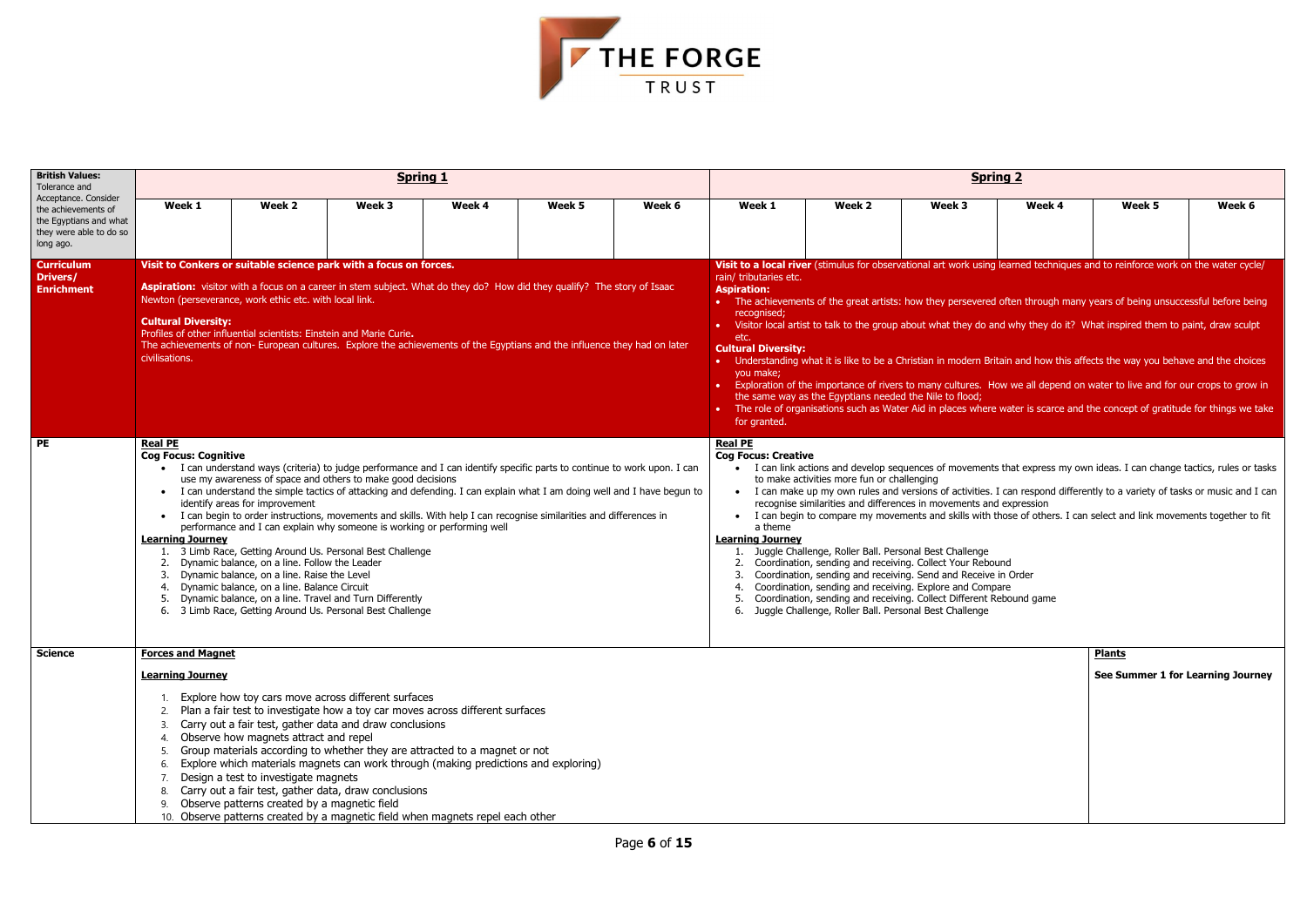| $\overline{\mathbf{2}}$    |                                                                 |        |  |  |  |  |  |  |  |
|----------------------------|-----------------------------------------------------------------|--------|--|--|--|--|--|--|--|
| Week 4                     | Week 5                                                          | Week 6 |  |  |  |  |  |  |  |
| tht, waves and reflection. | epresenting water. In particular Seurat. Apply these techniques |        |  |  |  |  |  |  |  |



| <b>British Values:</b><br>Democracy. Who made<br>decisions in Ancient |                                                                                                                                                                                                                                                                                                                                                                                                                                                                                                                                                                                                                                                                                                                                          |                                                                                                                                                                                                                                                                                                                                         | <b>Spring 1</b> |        |        |        | <b>Spring 2</b>                                                                                                                                         |                                                                                                                                                                                                                                                                                                                                                                                                                                                                                                                           |        |        |        |        |  |
|-----------------------------------------------------------------------|------------------------------------------------------------------------------------------------------------------------------------------------------------------------------------------------------------------------------------------------------------------------------------------------------------------------------------------------------------------------------------------------------------------------------------------------------------------------------------------------------------------------------------------------------------------------------------------------------------------------------------------------------------------------------------------------------------------------------------------|-----------------------------------------------------------------------------------------------------------------------------------------------------------------------------------------------------------------------------------------------------------------------------------------------------------------------------------------|-----------------|--------|--------|--------|---------------------------------------------------------------------------------------------------------------------------------------------------------|---------------------------------------------------------------------------------------------------------------------------------------------------------------------------------------------------------------------------------------------------------------------------------------------------------------------------------------------------------------------------------------------------------------------------------------------------------------------------------------------------------------------------|--------|--------|--------|--------|--|
| Egypt. Was Egypt an<br>equal and fair society?                        | Week 1                                                                                                                                                                                                                                                                                                                                                                                                                                                                                                                                                                                                                                                                                                                                   | Week 2                                                                                                                                                                                                                                                                                                                                  | Week 3          | Week 4 | Week 5 | Week 6 | Week 1                                                                                                                                                  | Week 2                                                                                                                                                                                                                                                                                                                                                                                                                                                                                                                    | Week 3 | Week 4 | Week 5 | Week 6 |  |
| Art                                                                   |                                                                                                                                                                                                                                                                                                                                                                                                                                                                                                                                                                                                                                                                                                                                          |                                                                                                                                                                                                                                                                                                                                         |                 |        |        |        |                                                                                                                                                         | Impressions of Rivers: explore the techniques of the impressionists in representing water. In particular Seurat. Apply these techniques<br>to images of the Nile past and present and then a local river-examining light, waves and reflection.<br>• Produce creative work, exploring their ideas and recording their experiences;<br>Become proficient in drawing, painting, sculpture and other art, craft and design techniques;<br>• Evaluate and analyse creative works using the language of art, craft and design; |        |        |        |        |  |
|                                                                       |                                                                                                                                                                                                                                                                                                                                                                                                                                                                                                                                                                                                                                                                                                                                          |                                                                                                                                                                                                                                                                                                                                         |                 |        |        |        |                                                                                                                                                         | • Know about great artists, craft makers and designers, and understand the historical and cultural development of their art forms;<br>• To improve their mastery of art and design techniques, including drawing, painting and sculpture with a range of materials [for<br>example, pencil, charcoal, paint, clay]<br>• About great artists, architects and designers in history.                                                                                                                                         |        |        |        |        |  |
| DT                                                                    | The Pharos Gold (Design, make evaluate activity). Using art straws, newspaper or card to design the frame of a<br>pyramid to support the suspension of a given weight (Pharos Gold) inside the structure.<br>Generate, develop, model and communicate their ideas through discussion, annotated sketches, cross-sectional<br>and exploded diagrams, prototypes, pattern pieces and computer-aided design;<br>Select from and use a wider range of materials and components, including construction materials, textiles and<br>$\bullet$<br>ingredients, according to their functional properties and aesthetic qualities;<br>Apply their understanding of how to strengthen, stiffen and reinforce more complex structures.<br>$\bullet$ |                                                                                                                                                                                                                                                                                                                                         |                 |        |        |        |                                                                                                                                                         |                                                                                                                                                                                                                                                                                                                                                                                                                                                                                                                           |        |        |        |        |  |
| <b>History</b>                                                        | <b>Ancient Egypt</b><br><b>Learning Journey</b><br>them today                                                                                                                                                                                                                                                                                                                                                                                                                                                                                                                                                                                                                                                                            | 1. Place early civilisations on a timeline<br>2. Name and describe important gods and goddesses and explain how we know about<br>Explain why the Pyramids were built and what they were used for<br>4. Explain why the Nile was essential for the Egyptian civilisation<br>5. Describe the different levels of society in Ancient Egypt |                 |        |        |        |                                                                                                                                                         |                                                                                                                                                                                                                                                                                                                                                                                                                                                                                                                           |        |        |        |        |  |
| Geography                                                             | <b>Learning Journey</b>                                                                                                                                                                                                                                                                                                                                                                                                                                                                                                                                                                                                                                                                                                                  |                                                                                                                                                                                                                                                                                                                                         |                 |        |        |        | <b>Water Cycle and the River Nile</b><br>1. Locate Egypt on a globe and describe the climate<br>3. Describe why there is rainfall in the North of Egypt | 2. Locate Cairo on a map of Egypt and explain how the people there get water<br>4. Describe some of the different ways people in Egypt trade                                                                                                                                                                                                                                                                                                                                                                              |        |        |        |        |  |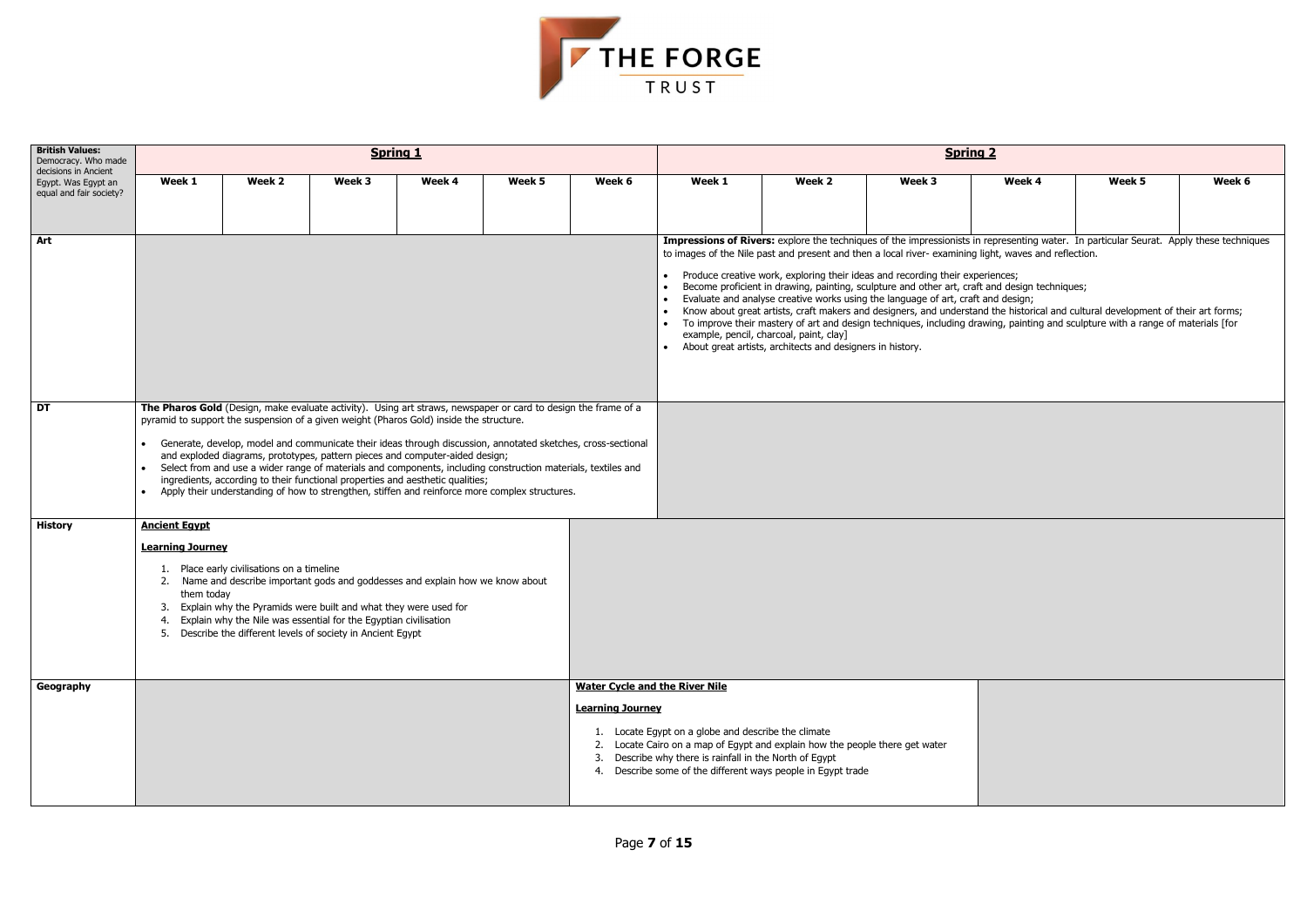| ring 2   |                               |                                                                                      |        |
|----------|-------------------------------|--------------------------------------------------------------------------------------|--------|
|          | Week 4                        | Week 5                                                                               | Week 6 |
|          |                               |                                                                                      |        |
|          | <b>Beliefs and questions:</b> |                                                                                      |        |
|          | <b>Learning Journey</b>       |                                                                                      |        |
| 1.       |                               | Describe how Christians celebrate Easter                                             |        |
| 2.<br>3. |                               | Investigate different views of "Creation"<br>Explain what it means to be a Christian |        |
|          |                               |                                                                                      |        |
|          |                               |                                                                                      |        |
|          |                               |                                                                                      |        |
|          |                               |                                                                                      |        |



| <b>British Values:</b><br>Tolerance. Consider                                                                                                         |                                                                |                                                                                                                                                                                                                                                                                                                                                                                                                            | <b>Spring 1</b> |        |        |        | <b>Spring 2</b> |                                            |        |                                                                                                                                                                                                                                                                                                                                                        |                                                                                                                                          |        |  |  |
|-------------------------------------------------------------------------------------------------------------------------------------------------------|----------------------------------------------------------------|----------------------------------------------------------------------------------------------------------------------------------------------------------------------------------------------------------------------------------------------------------------------------------------------------------------------------------------------------------------------------------------------------------------------------|-----------------|--------|--------|--------|-----------------|--------------------------------------------|--------|--------------------------------------------------------------------------------------------------------------------------------------------------------------------------------------------------------------------------------------------------------------------------------------------------------------------------------------------------------|------------------------------------------------------------------------------------------------------------------------------------------|--------|--|--|
| how it might be difficult<br>to be a Christian if your<br>friends don't have a<br>religion. How might you<br>feel. What should<br>friends do to help? | Week 1                                                         | Week 2                                                                                                                                                                                                                                                                                                                                                                                                                     | Week 3          | Week 4 | Week 5 | Week 6 | Week 1          | Week 2                                     | Week 3 | Week 4                                                                                                                                                                                                                                                                                                                                                 | Week 5                                                                                                                                   | Week 6 |  |  |
| <b>RE</b><br><b>Computing</b>                                                                                                                         | 3.1 Coding<br>$\bullet$<br>$\bullet$<br>$\bullet$<br>programs. | Design, write and debug programs that accomplish specific goals, including controlling or simulating physical systems; solve<br>problems by decomposing them into smaller parts;<br>Use sequence, selection, and repetition in programs; work with variables and various forms of input and output;<br>Use logical reasoning to explain how some simple algorithms work and to detect and correct errors in algorithms and |                 |        |        |        |                 |                                            |        | <b>Beliefs and questions:</b><br><b>Learning Journey</b>                                                                                                                                                                                                                                                                                               | 1. Describe how Christians celebrate Easter<br>2. Investigate different views of "Creation<br>3. Explain what it means to be a Christian |        |  |  |
| <b>MFL</b>                                                                                                                                            |                                                                |                                                                                                                                                                                                                                                                                                                                                                                                                            |                 |        |        |        | help.           | Core Units 1,2,3: Common Words and Phrases |        | • Listen attentively to spoken language and show understanding by joining in and responding;<br>• Explore the patterns and sounds of language through songs and rhymes and link the spelling, sound and meaning of words<br>engage in conversations; ask and answer questions; express opinions and respond to those of others; seek clarification and |                                                                                                                                          |        |  |  |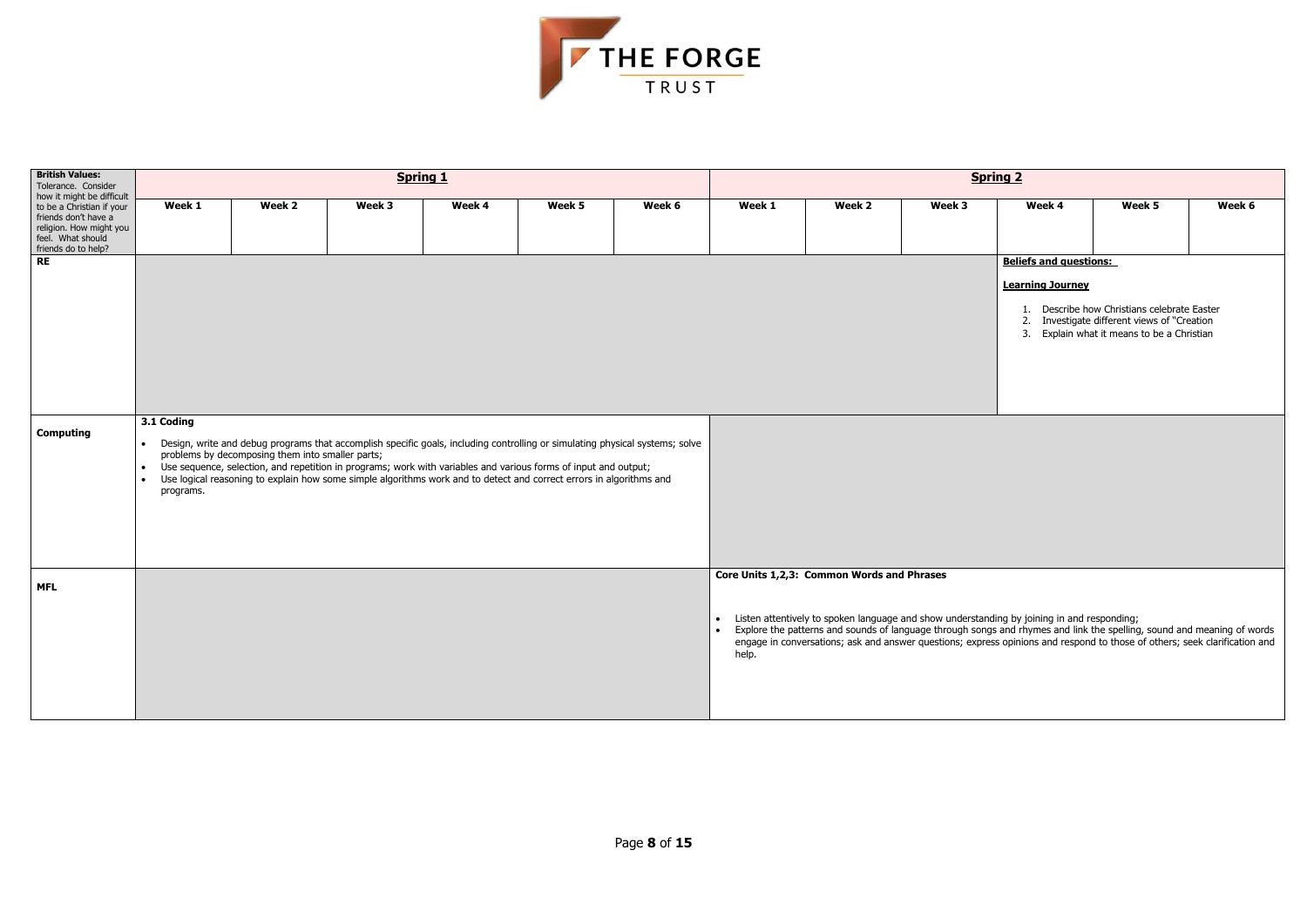| Week <sub>5</sub>                                                                | Week 6                                                                                                                                                                                                                 | Week 7 |
|----------------------------------------------------------------------------------|------------------------------------------------------------------------------------------------------------------------------------------------------------------------------------------------------------------------|--------|
|                                                                                  | very different. What values unite us?                                                                                                                                                                                  |        |
|                                                                                  | e importance of looking after tools and caring about                                                                                                                                                                   |        |
|                                                                                  | past it was harder for women to be seen as artists.<br>iting to an artist to ask about the challenges she has<br>. How do they differ from the work we have studied?<br>they sit on the timeline between Constable and |        |
|                                                                                  | ow often and how long I should exercise to be healthy. I can                                                                                                                                                           |        |
|                                                                                  | er exercise. I can explain why we need to warm up and cool                                                                                                                                                             |        |
|                                                                                  | cise. I use equipment appropriately and move and land safely                                                                                                                                                           |        |
| ıge                                                                              |                                                                                                                                                                                                                        |        |
|                                                                                  |                                                                                                                                                                                                                        |        |
| ıge                                                                              |                                                                                                                                                                                                                        |        |
|                                                                                  |                                                                                                                                                                                                                        |        |
| they eat                                                                         |                                                                                                                                                                                                                        |        |
|                                                                                  |                                                                                                                                                                                                                        |        |
|                                                                                  |                                                                                                                                                                                                                        |        |
|                                                                                  | using the works of Constable and Woodman as a basis<br>gh to painting and final products exploring modern                                                                                                              |        |
| heir experiences;<br>art, craft and design techniques;<br>art, craft and design; | inderstand the historical and cultural development of their art                                                                                                                                                        |        |
| them to review and revisit ideas;                                                | uding drawing, painting and sculpture with a range of                                                                                                                                                                  |        |



| <b>British Values:</b><br>Democracy. Make use<br>of pupil voice when |                                                                                                                                                                                                                                                                                                                                                                                                                                                                                                                                                                                                                          |                                                                                                                                                                                                                                                                                                                                      | <b>Summer 1</b>                                                                                                                                                                                                                                                                                                                                                                                                                                                                                            |        |        | <b>Summer 2</b>                                                                                                                                                                                                                                                                                                                                                                                                                                                       |                                                                                                                                                                                                                                                                                                                                                                                                                                                                                                                                                                                                                                                                                                                                                                                                                                                                                                                                                                                                           |                                                                                                                                                                                                                                                                                                                                                                                                                                                                                             |        |        |                                                                                                                                                                                                                                                                                                                                                                                                                                                                        |        |  |  |
|----------------------------------------------------------------------|--------------------------------------------------------------------------------------------------------------------------------------------------------------------------------------------------------------------------------------------------------------------------------------------------------------------------------------------------------------------------------------------------------------------------------------------------------------------------------------------------------------------------------------------------------------------------------------------------------------------------|--------------------------------------------------------------------------------------------------------------------------------------------------------------------------------------------------------------------------------------------------------------------------------------------------------------------------------------|------------------------------------------------------------------------------------------------------------------------------------------------------------------------------------------------------------------------------------------------------------------------------------------------------------------------------------------------------------------------------------------------------------------------------------------------------------------------------------------------------------|--------|--------|-----------------------------------------------------------------------------------------------------------------------------------------------------------------------------------------------------------------------------------------------------------------------------------------------------------------------------------------------------------------------------------------------------------------------------------------------------------------------|-----------------------------------------------------------------------------------------------------------------------------------------------------------------------------------------------------------------------------------------------------------------------------------------------------------------------------------------------------------------------------------------------------------------------------------------------------------------------------------------------------------------------------------------------------------------------------------------------------------------------------------------------------------------------------------------------------------------------------------------------------------------------------------------------------------------------------------------------------------------------------------------------------------------------------------------------------------------------------------------------------------|---------------------------------------------------------------------------------------------------------------------------------------------------------------------------------------------------------------------------------------------------------------------------------------------------------------------------------------------------------------------------------------------------------------------------------------------------------------------------------------------|--------|--------|------------------------------------------------------------------------------------------------------------------------------------------------------------------------------------------------------------------------------------------------------------------------------------------------------------------------------------------------------------------------------------------------------------------------------------------------------------------------|--------|--|--|
| discussing the work of<br>Constable and<br>Woodman.                  | Week 1                                                                                                                                                                                                                                                                                                                                                                                                                                                                                                                                                                                                                   | Week 2                                                                                                                                                                                                                                                                                                                               | Week 3                                                                                                                                                                                                                                                                                                                                                                                                                                                                                                     | Week 4 | Week 5 | Week 1                                                                                                                                                                                                                                                                                                                                                                                                                                                                | Week 2                                                                                                                                                                                                                                                                                                                                                                                                                                                                                                                                                                                                                                                                                                                                                                                                                                                                                                                                                                                                    | Week 3                                                                                                                                                                                                                                                                                                                                                                                                                                                                                      | Week 4 | Week 5 | Week 6                                                                                                                                                                                                                                                                                                                                                                                                                                                                 | Week 7 |  |  |
| <b>Curriculum</b><br>Drivers/<br><b>Enrichment</b>                   | <b>Islamic Visitor:</b><br>Cultural Diversity: Visitor from the Islamic Tradition to share stories from the Quran and<br>to explore Islam as meaning peace. Quotes from the Quran relating to this.<br>Aspiration: How did the visitor learn about the tradition?- His or her experience as a child.<br>• Visit to a Bakery or arranged visit e.g. Warburtons to demonstrate bread-making<br>Cultural Diversity: different breads connected to different cultures/ faiths. Communion<br>wafer, unleavened bread (Judaism), breads associated with Ramadan.<br>Aspiration: Baker to discuss role and training undertaken. |                                                                                                                                                                                                                                                                                                                                      |                                                                                                                                                                                                                                                                                                                                                                                                                                                                                                            |        |        |                                                                                                                                                                                                                                                                                                                                                                                                                                                                       | Visit to Matlock or suitable contrasting locality in the Peak District.<br>Cultural Diversity: consider how varied the British Isles are. Our areas are very different. What values unite us?<br>Visiting Artist: To be arranged by year group.<br>Aspiration: Artist to discuss inspiration and how they learned their skills. The importance of looking after tools and caring about<br>what you do. The rewards and challenges of producing a piece of art.<br>Cultural Diversity: John Constable to Hannah Woodman: discuss how in the past it was harder for women to be seen as artists.<br>Remind pupils of the challenges faced by Florence Nightingale. Consider writing to an artist to ask about the challenges she has<br>faced. Consider and examine landscapes from a range of cultural traditions. How do they differ from the work we have studied?<br>How might the impressionists have influenced Hannah's work and where do they sit on the timeline between Constable and<br>Woodman. |                                                                                                                                                                                                                                                                                                                                                                                                                                                                                             |        |        |                                                                                                                                                                                                                                                                                                                                                                                                                                                                        |        |  |  |
| PE                                                                   | <b>Real PE</b><br><b>Cog Focus: Applying Physical</b><br><b>Learning Journey</b><br>5.                                                                                                                                                                                                                                                                                                                                                                                                                                                                                                                                   | running, jumping and throwing activities<br>of skills with good control and consistency<br>changes in level, direction or speed<br>Agility, reaction/response. Cooperative Challenges<br>Agility, reaction/response. Copy Your Partner<br>4. Agility, reaction/response. Link Skills<br>Agility, reaction/response. 2 Ball Challenge | • I can perform a variety of movements and skills with good body tension. I can link actions together so that they flow in<br>• I can perform and repeat longer sequences with clear shapes and controlled movement. I can select and apply a range<br>• I can perform a range of skills with some control and consistency. I can perform a sequence of movements with some<br>Quick off the Mark, Front Curling. Personal Best Challenge<br>6. Quick off the Mark, Front Curling. Personal Best Challenge |        |        |                                                                                                                                                                                                                                                                                                                                                                                                                                                                       | <b>Real PE</b><br><b>Cog Focus: Health and Fitness</b><br>I can describe the basic fitness components and explain how often and how long I should exercise to be healthy. I can<br>record and monitor how hard I am working<br>I can describe how and why my body feels during and after exercise. I can explain why we need to warm up and cool<br>down<br>I can say how my body feels before, during and after exercise. I use equipment appropriately and move and land safely<br><b>Learning Journey</b><br>1. Quick off the Mark, Front Curling. Personal Best Challenge<br>Agility, ball chasing. Timing Through Cooperation<br>Agility, ball chasing. Awareness Challenges<br>Agility, ball chasing. Develop Combinations<br>Agility, ball chasing. Grand Prix Qualifying<br>Quick off the Mark, Front Curling. Personal Best Challenge<br>6.                                                                                                                                                      |                                                                                                                                                                                                                                                                                                                                                                                                                                                                                             |        |        |                                                                                                                                                                                                                                                                                                                                                                                                                                                                        |        |  |  |
| <b>Science</b>                                                       | <b>Plants (continued)</b><br><b>Learning Journey</b><br>2.<br>3.<br>4.                                                                                                                                                                                                                                                                                                                                                                                                                                                                                                                                                   | Describe how plants are adapted to their habitats<br>Describe the function of different parts of a plant<br>5. Describe how water is transported in plants<br>Plan a fair test to prove that plants need light                                                                                                                       | Explore the part that flowers play in the life-cycle of flowering plants<br>Identify flowers that are pollinated by insects and by the wind<br>7. Draw conclusions about what our investigation has shown                                                                                                                                                                                                                                                                                                  |        |        | <b>Animals including Humans</b><br><b>Learning Journey</b><br>Illustrate a simple food plan<br>Know that humans are consumers and need to get all nutrition from the food they eat<br>2.<br>Know that a range of fruit and vegetables are essential for a balanced diet<br>3.<br>Design a menu to meet the nutritional needs of children<br>Label the human skeleton<br>5.<br>Identify animals with exo and endoskeletons<br>ხ.<br>Describe how muscles work in pairs |                                                                                                                                                                                                                                                                                                                                                                                                                                                                                                                                                                                                                                                                                                                                                                                                                                                                                                                                                                                                           |                                                                                                                                                                                                                                                                                                                                                                                                                                                                                             |        |        |                                                                                                                                                                                                                                                                                                                                                                                                                                                                        |        |  |  |
| Art                                                                  |                                                                                                                                                                                                                                                                                                                                                                                                                                                                                                                                                                                                                          |                                                                                                                                                                                                                                                                                                                                      |                                                                                                                                                                                                                                                                                                                                                                                                                                                                                                            |        |        |                                                                                                                                                                                                                                                                                                                                                                                                                                                                       | <b>British landscapes.</b><br>forms.<br>Subject content:                                                                                                                                                                                                                                                                                                                                                                                                                                                                                                                                                                                                                                                                                                                                                                                                                                                                                                                                                  | Produce creative work, exploring their ideas and recording their experiences;<br>Become proficient in drawing, painting, sculpture and other art, craft and design techniques;<br>Evaluate and analyse creative works using the language of art, craft and design;<br>To create sketch books to record their observations and use them to review and revisit ideas;<br>materials [for example, pencil, charcoal, paint, clay];<br>About great artists, architects and designers in history. |        |        | Exploring the UK: John Constable to Hannah Woodman (using the works of Constable and Woodman as a basis<br>for exploring and developing techniques. Drawing through to painting and final products exploring modern<br>• Know about great artists, craft makers and designers, and understand the historical and cultural development of their art<br>To improve their mastery of art and design techniques, including drawing, painting and sculpture with a range of |        |  |  |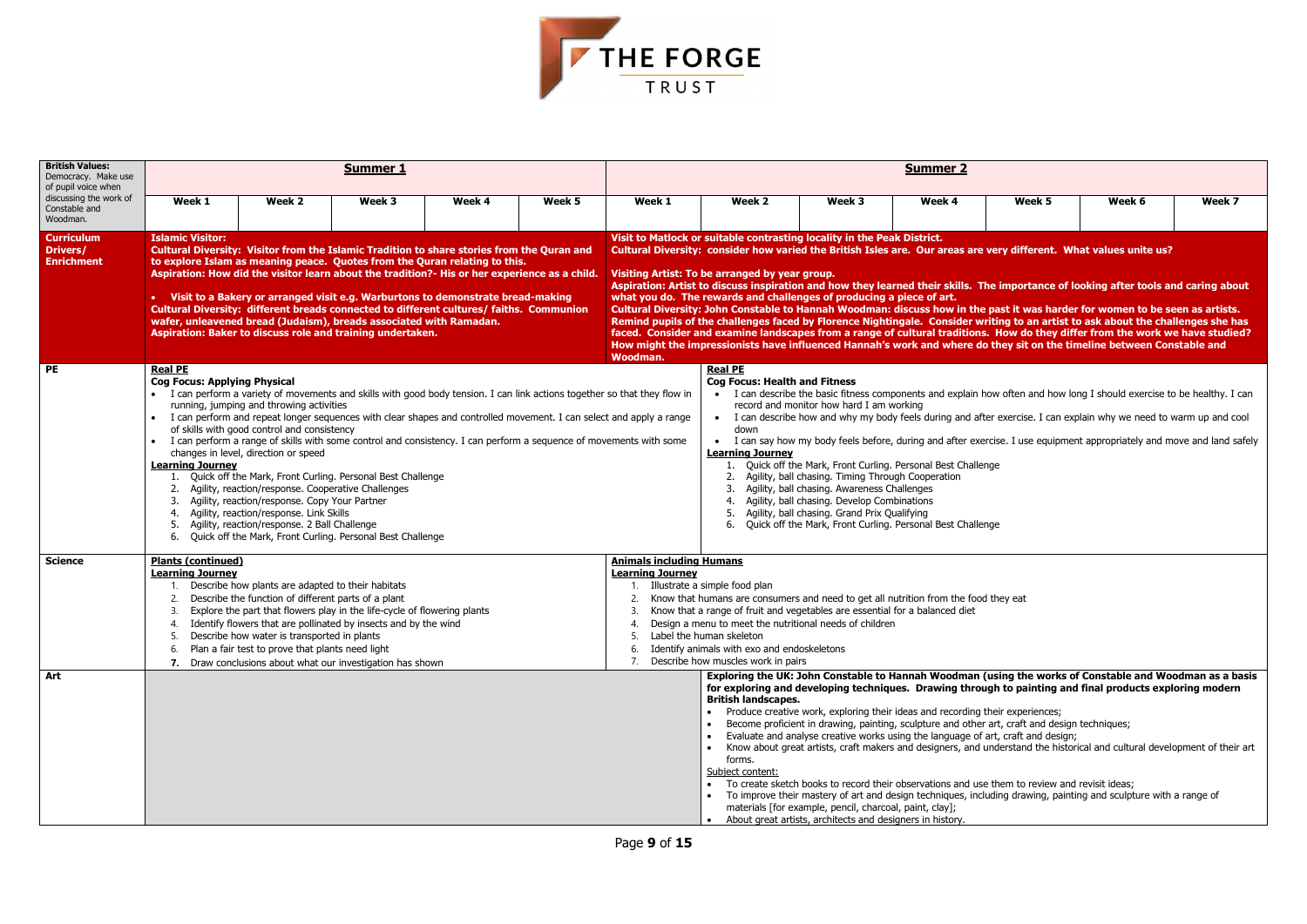

| <b>British Values:</b><br>Tolerance. Consider all<br>the different types of                     |                                                                                                                                           |                                                                                                                       | <b>Summer 1</b>                                                                                                                                                                                                                                                                                                                                                                                                                                                                                                                                                                                                                                                                                                                                                                                                                                                                                                                                                                                                                                                                                                                                                                                 |        |        | <b>Summer 2</b> |        |        |        |        |                                                                                                                                                   |                                                                                |  |  |
|-------------------------------------------------------------------------------------------------|-------------------------------------------------------------------------------------------------------------------------------------------|-----------------------------------------------------------------------------------------------------------------------|-------------------------------------------------------------------------------------------------------------------------------------------------------------------------------------------------------------------------------------------------------------------------------------------------------------------------------------------------------------------------------------------------------------------------------------------------------------------------------------------------------------------------------------------------------------------------------------------------------------------------------------------------------------------------------------------------------------------------------------------------------------------------------------------------------------------------------------------------------------------------------------------------------------------------------------------------------------------------------------------------------------------------------------------------------------------------------------------------------------------------------------------------------------------------------------------------|--------|--------|-----------------|--------|--------|--------|--------|---------------------------------------------------------------------------------------------------------------------------------------------------|--------------------------------------------------------------------------------|--|--|
| bread from different<br>cultures highlighting<br>how there is more in<br>common than different. | Week 1                                                                                                                                    | Week 2                                                                                                                | Week 3                                                                                                                                                                                                                                                                                                                                                                                                                                                                                                                                                                                                                                                                                                                                                                                                                                                                                                                                                                                                                                                                                                                                                                                          | Week 4 | Week 5 | Week 1          | Week 2 | Week 3 | Week 4 | Week 5 | Week 6                                                                                                                                            | Week 7                                                                         |  |  |
| $\overline{DT}$<br><b>History</b>                                                               | <b>Breads around the world</b><br><b>Nutrition</b><br><u>Design</u><br><b>Make</b><br>joining and finishing];<br><b>Evaluate</b><br>work; | for purpose, aimed at particular individuals or groups;<br>Investigate and analyse a range of existing products;      | • Understand and apply the principles of a healthy and varied diet;<br>Prepare and cook a variety of predominantly savoury dishes using a range of cooking techniques;<br>Understand seasonality, and know where and how a variety of ingredients are grown, reared, caught and processed.<br>• Use research and develop design criteria to inform the design of innovative, functional, appealing products that are fit<br>• Generate, develop, model and communicate their ideas through discussion, annotated sketches, cross-sectional and<br>exploded diagrams, prototypes, pattern pieces and computer-aided design.<br>• Select from and use a wider range of tools and equipment to perform practical tasks [for example, cutting, shaping,<br>• Accurately select from and use a wider range of materials and components, including construction materials, textiles<br>and ingredients, according to their functional properties and aesthetic qualities.<br>Evaluate their ideas and products against their own design criteria and consider the views of others to improve their<br>Understand how key events and individuals in design and technology have helped shape the world. |        |        |                 |        |        |        |        |                                                                                                                                                   |                                                                                |  |  |
| RE                                                                                              | <b>Learning Journey</b>                                                                                                                   | <b>Inspirational People from the Past</b><br>remember this today<br>2. Explain what Jesus expected from his followers | 1. Describe the role of Moses in freeing the slaves from Egypt and explain how Jewish people<br>3. Investigate stories told by the Prophet Muhammed PBUH<br>4. Describe why Harriet Tubman is remembered today and why she inspires people<br>5. Describe how people of different beliefs are inspired to help others today                                                                                                                                                                                                                                                                                                                                                                                                                                                                                                                                                                                                                                                                                                                                                                                                                                                                     |        |        |                 |        |        |        |        | An enguiry into Christian and<br><b>Islamic prayer:</b><br><b>Learning Journey</b><br>1. Describe how Christians p<br>2. Describe how Muslims pra | and explain ideas about w<br>the Lord's Prayer means<br>and prepare for prayer |  |  |

| Week 5 | Week 6                                           | Week 7                                                                                  |
|--------|--------------------------------------------------|-----------------------------------------------------------------------------------------|
|        |                                                  |                                                                                         |
|        |                                                  |                                                                                         |
|        |                                                  |                                                                                         |
|        |                                                  |                                                                                         |
|        |                                                  |                                                                                         |
|        |                                                  |                                                                                         |
|        |                                                  |                                                                                         |
|        |                                                  |                                                                                         |
|        |                                                  |                                                                                         |
|        |                                                  |                                                                                         |
|        |                                                  |                                                                                         |
|        |                                                  |                                                                                         |
|        | An enquiry into Christian and<br>Islamic prayer: |                                                                                         |
|        |                                                  |                                                                                         |
|        | <b>Learning Journey</b>                          |                                                                                         |
|        | 1.                                               | Describe how Christians pray<br>and explain ideas about what<br>the Lord's Prayer means |
|        | 2.                                               | Describe how Muslims pray<br>and prepare for prayer                                     |
|        |                                                  |                                                                                         |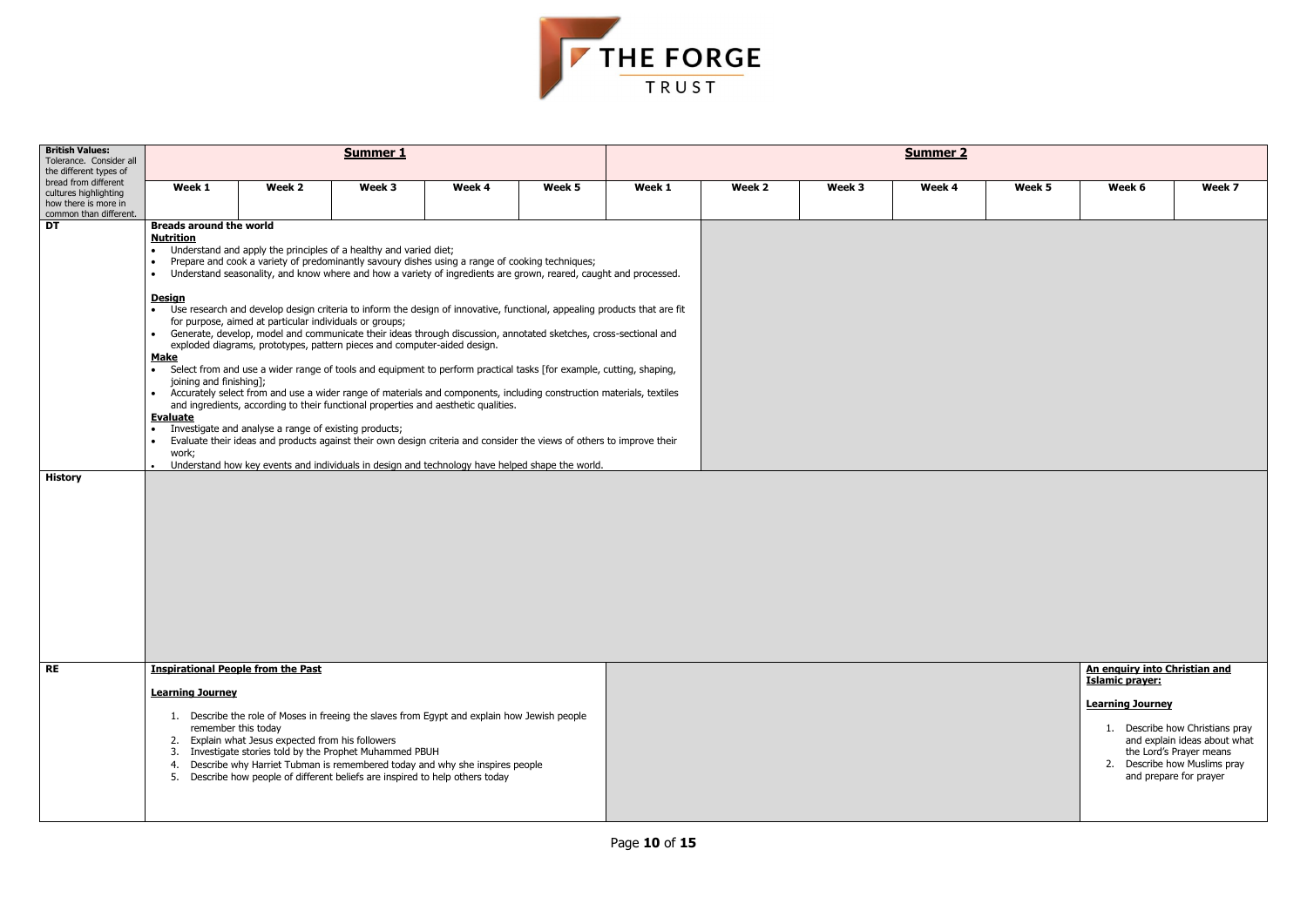

| <b>British Values:</b><br>Tolerance. Consider                                                                                                                 |                                                                                                                                                                                                                                                                                                                                                                                                                                                                                                                                                                                                                                                                                                                                                                                                                                                                                                                                                                                                                                                                       |        | <b>Summer 1</b> |        |        | <b>Summer 2</b>                                                                                                                                                                                                                                                                                                                                                                                                                                                                                                                                                                                                                                                                                                                                                                                                                                                                                                                                                                                                                                                                                                                                                                                                                                                                                    |        |        |        |        |        |        |  |  |
|---------------------------------------------------------------------------------------------------------------------------------------------------------------|-----------------------------------------------------------------------------------------------------------------------------------------------------------------------------------------------------------------------------------------------------------------------------------------------------------------------------------------------------------------------------------------------------------------------------------------------------------------------------------------------------------------------------------------------------------------------------------------------------------------------------------------------------------------------------------------------------------------------------------------------------------------------------------------------------------------------------------------------------------------------------------------------------------------------------------------------------------------------------------------------------------------------------------------------------------------------|--------|-----------------|--------|--------|----------------------------------------------------------------------------------------------------------------------------------------------------------------------------------------------------------------------------------------------------------------------------------------------------------------------------------------------------------------------------------------------------------------------------------------------------------------------------------------------------------------------------------------------------------------------------------------------------------------------------------------------------------------------------------------------------------------------------------------------------------------------------------------------------------------------------------------------------------------------------------------------------------------------------------------------------------------------------------------------------------------------------------------------------------------------------------------------------------------------------------------------------------------------------------------------------------------------------------------------------------------------------------------------------|--------|--------|--------|--------|--------|--------|--|--|
| how Muslims need to<br>pray regularly during<br>the day. How could a<br>school or class show<br>acceptance to a Muslim<br>who wanted to pray at<br>lunchtime? | Week 1                                                                                                                                                                                                                                                                                                                                                                                                                                                                                                                                                                                                                                                                                                                                                                                                                                                                                                                                                                                                                                                                | Week 2 | Week 3          | Week 4 | Week 5 | Week 1                                                                                                                                                                                                                                                                                                                                                                                                                                                                                                                                                                                                                                                                                                                                                                                                                                                                                                                                                                                                                                                                                                                                                                                                                                                                                             | Week 2 | Week 3 | Week 4 | Week 5 | Week 6 | Week 7 |  |  |
| Geography                                                                                                                                                     |                                                                                                                                                                                                                                                                                                                                                                                                                                                                                                                                                                                                                                                                                                                                                                                                                                                                                                                                                                                                                                                                       |        |                 |        |        | Let's Explore the UK                                                                                                                                                                                                                                                                                                                                                                                                                                                                                                                                                                                                                                                                                                                                                                                                                                                                                                                                                                                                                                                                                                                                                                                                                                                                               |        |        |        |        |        |        |  |  |
|                                                                                                                                                               |                                                                                                                                                                                                                                                                                                                                                                                                                                                                                                                                                                                                                                                                                                                                                                                                                                                                                                                                                                                                                                                                       |        |                 |        |        | <b>Learning Journey</b>                                                                                                                                                                                                                                                                                                                                                                                                                                                                                                                                                                                                                                                                                                                                                                                                                                                                                                                                                                                                                                                                                                                                                                                                                                                                            |        |        |        |        |        |        |  |  |
|                                                                                                                                                               |                                                                                                                                                                                                                                                                                                                                                                                                                                                                                                                                                                                                                                                                                                                                                                                                                                                                                                                                                                                                                                                                       |        |                 |        |        | 1. Investigate the settlement of Matlock<br>Describe the topography of Matlock and the surrounding area<br>2.<br>Investigate land use for the high street and countryside surrounding Matlock (Visit)<br>3.<br>4. Investigate the different types of business in the Matlock area<br>5. Describe how water travels from the hills to the sea                                                                                                                                                                                                                                                                                                                                                                                                                                                                                                                                                                                                                                                                                                                                                                                                                                                                                                                                                       |        |        |        |        |        |        |  |  |
| <b>Computing</b>                                                                                                                                              | 3.4 Touch Typing<br>3.5 Email<br>• Select, use and combine a variety<br>Select, use and combine a variety of software<br>of software (including internet<br>(including internet services) on a range of digital<br>devices to design and create a range of programs,<br>services) on a range of digital<br>devices to design and create a<br>systems and content that accomplish given goals,<br>including collecting, analysing, evaluating and<br>range of programs, systems and<br>presenting data and information;<br>content that accomplish given<br>Use technology safely, respectfully and responsibly;<br>goals, including collecting,<br>$\bullet$<br>analysing, evaluating and<br>recognise acceptable/unacceptable behaviour; identify<br>presenting data and information.<br>a range of ways to report concerns about content and<br>contact;<br>Understand computer networks including the internet;<br>how they can provide multiple services, such as the<br>world wide web; and the opportunities they offer for<br>communication and collaboration. |        |                 |        |        |                                                                                                                                                                                                                                                                                                                                                                                                                                                                                                                                                                                                                                                                                                                                                                                                                                                                                                                                                                                                                                                                                                                                                                                                                                                                                                    |        |        |        |        |        |        |  |  |
| <b>MFL</b>                                                                                                                                                    |                                                                                                                                                                                                                                                                                                                                                                                                                                                                                                                                                                                                                                                                                                                                                                                                                                                                                                                                                                                                                                                                       |        |                 |        |        | <b>At School</b>                                                                                                                                                                                                                                                                                                                                                                                                                                                                                                                                                                                                                                                                                                                                                                                                                                                                                                                                                                                                                                                                                                                                                                                                                                                                                   |        |        | Food   |        |        |        |  |  |
|                                                                                                                                                               |                                                                                                                                                                                                                                                                                                                                                                                                                                                                                                                                                                                                                                                                                                                                                                                                                                                                                                                                                                                                                                                                       |        |                 |        |        | Listen attentively to spoken language and show understanding by<br>Listen attentively to spoken language and show understanding<br>joining in and responding;<br>by joining in and responding;<br>Explore the patterns and sounds of language through songs and<br>Explore the patterns and sounds of language through songs and<br>rhymes and link the spelling, sound and meaning of words;<br>rhymes and link the spelling, sound and meaning of words;<br>Engage in conversations; ask and answer questions; express opinions<br>Engage in conversations; ask and answer questions; express<br>and respond to those of others; seek clarification and help;<br>opinions and respond to those of others; seek clarification and<br>Speak in sentences, using familiar vocabulary, phrases and basic<br>help;<br>language structures;<br>Speak in sentences, using familiar vocabulary, phrases and basic<br>Read carefully and show understanding of words, phrases and simple<br>language structures;<br>writing;<br>Read carefully and show understanding of words, phrases and<br>Appreciate stories, songs, poems and rhymes in the language<br>simple writing;<br>Write Phrases from memory.<br>Appreciate stories, songs, poems and rhymes in the language;<br>Write phrases from memory. |        |        |        |        |        |        |  |  |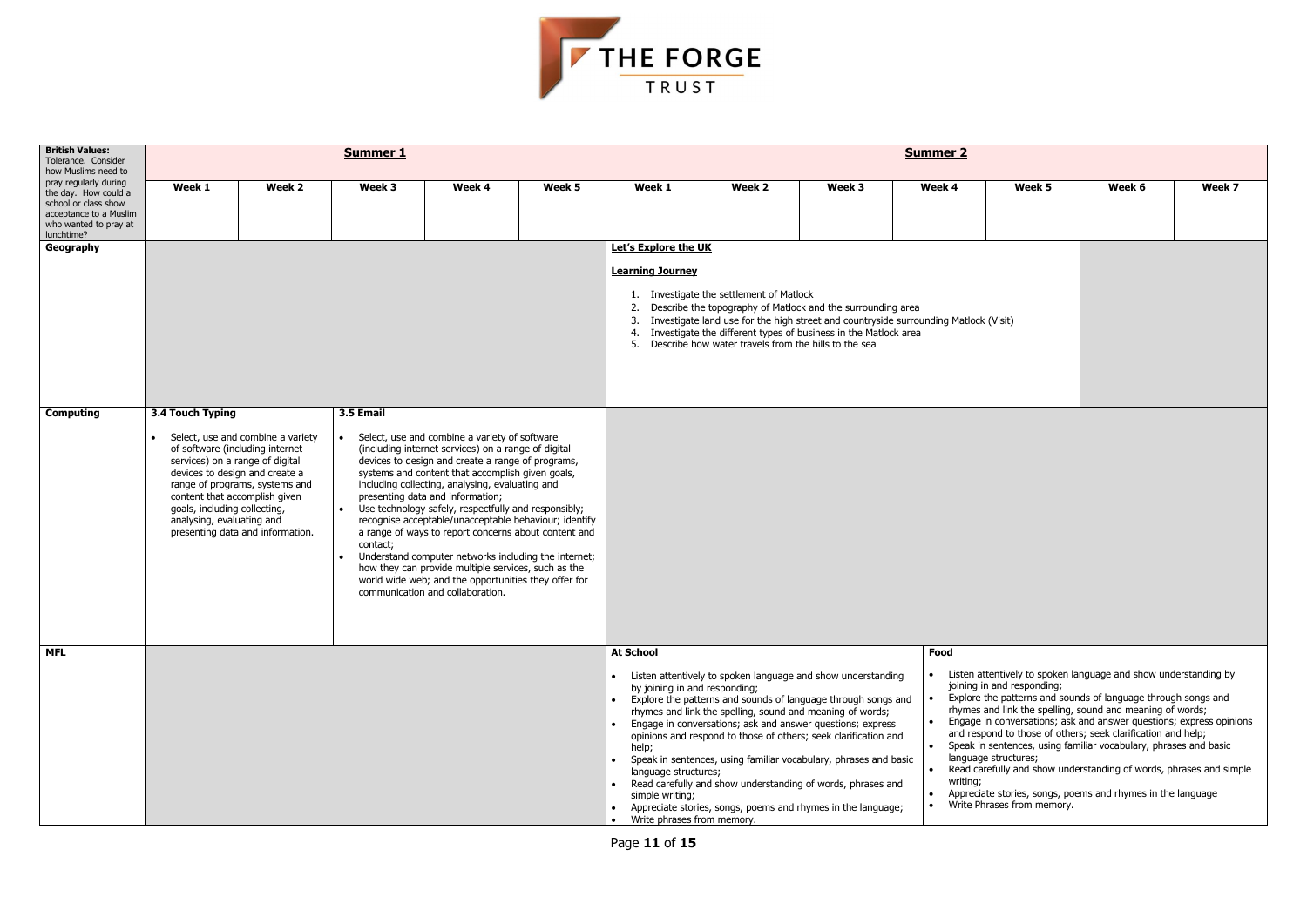

#### **Additional Commentary**

**Our Ambition: To be the highest performing MAT in the country Our Mission: To improve the communities we serve for the better**

### **Vision:**

Challenging educational orthodoxies so that every child makes good progress in core subjects; all teachers are committed to personal improvement and fulfil their responsibilities; all children receive a broad and balanced curriculum; all academies strive to be outstanding.

#### **A. Curriculum Design**

Rigour in planning and delivery, including excellent modelling, demonstrations and clarity is a pre-requisite for implementing curriculum design.

"Teachers teach techniques and a technique becomes a skill when it is applied independently"

Out of the three main designs for curriculum (knowledge, knowledge-engaged and skills-led), all subjects in our curriculum are knowledge-engaged. Knowledge engaged means knowledge is taught with a view to children applying this knowledge through thoughts, physical skills or actions. For example, in writing or problem solving. Reference can be made to Bloom's Taxonomy.

#### **B. The 'golden threads' in our curriculum are as follows:**

- 1. Standards: pupil achievement in reading, writing, speaking & listening and maths (especially important in white working-class areas for children to go on and achieve);
- 2. Aspirations (typically white working class children lack aspiration for many reasons, and can often lack knowledge about 'pathways');
- 3. Cultural diversity and preparing children for 'Modern Britain'.

**See top of Curriculum Map for each term for Aspiration and Cultural Diversity threads. For Standards, See Long-Term Planner.**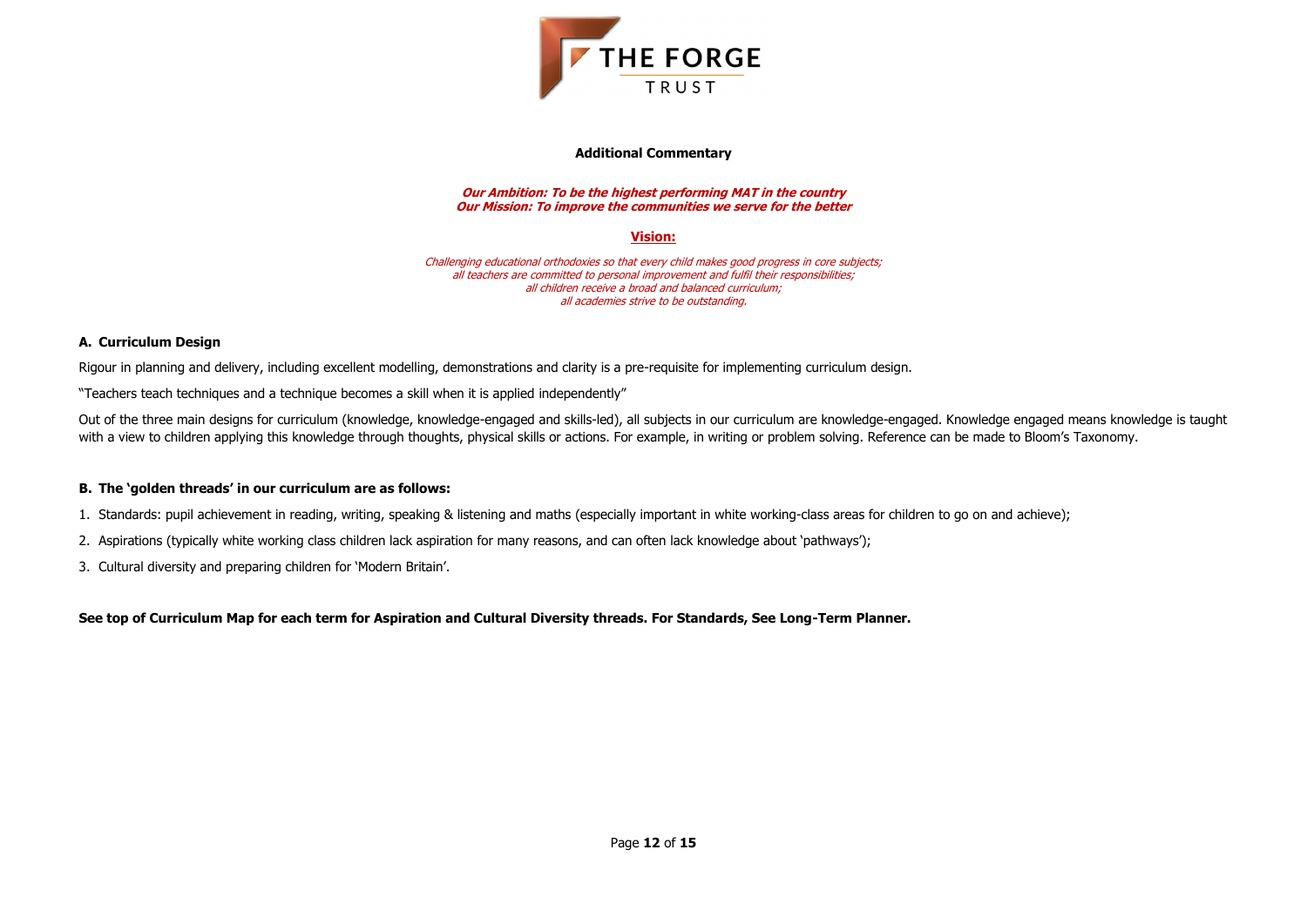

### **The Three 'I's of Curriculum**

**INTENT :** The 'top level' view of the curriculum. It is 'what is on offer'.

### **Key Question:** Why are children taught what they are in Forge schools?

Answer: The Executive Senior Leadership Team of the trust believe strongly that all schools should follow the National Curriculum Framework 2013. Approximately 80% of the content is standardised in every year group, with 20% autonomy for schools to make 'local' decisions fitting the context of the school.

### **Key Question**: Why were the curriculum decisions made?

Answer: Our catchment areas are predominantly White British, many of them serving areas of deprivation and challenge. As a result, we must equip children with the necessary basic skills in Mathematics, English and Science so that they can succeed in life. Being sufficiently skilled in these areas gives children 'currency' to go on and access higher qualifications and courses when they leave primary school. Therefore, **standards** are a golden thread in the curriculum that will give children the necessary cultural capital required. In our context it is imperative that we prepare children for life in modern Britain by making sure they are taught about different cultures and faiths. We aim for our children to be tolerant and understanding of people who appear to be 'different'; consequently **cultural diversity** is also a golden thread. In our schools, the social mobility agenda is very important given the nature of our catchments, therefore **aspiration** is another golden thread thoughout our curriculum. Linked closely to aspiration is our speaking and listening curriculum, that prepares children and builds their public speaking skills through four key areas: speaking skills; listening skills; awareness of audience and non-verbal communication.

**Answer:** The curriculum in place is 'layered', with 7 stages to the planning process at The Forge Trust. Below is a description of each planning stage as well as key personnel who contributed at the various stages:

**Stage 2: Medium Term Planning Support & Year Group Connections-**This document builds on the content taught in previous vears. It includes learning objectives, success criteria and phases of lessons for each topic. It is a working document that is designed for subject leaders and teachers in each school to access so that standards in the subject can be measured and checked. Each topic has an **A4 Learning Journey and Assessment Concept Pyramid.** The CEO, Deputy CEO and Consultant Principal (ESLT) prepared this documentation liaising with the trust's network leaders to finalise the documentation ready for September 2020. This ensured standardisation of approach in each school and ensured assessment is mirrored in each school.

### **Key Question:** Who made the curriculum decisions?

### **Stage 1**: **Curriculum Map**

We have Learning Journeys in place and we use Concept Pyramids to assess in science, history, geography and RE. Concept Pyramids include the key concepts and vocabulary covered in a topic and these form the basis for assessment (pre and end tests). Assessment involves children completing pre and end-tests in books, and teachers can then measure progress at the end of the topic. Learning Journeys give an overview of the coverage highlighted in Stage 2 planning (Medium Term Planning Support and Year Group Connections). Teachers refer to these at the beginning of every lesson. A 'reflection box' is a feature of all Learning Journeys where children can reflect on what they have learnt and what they still need help with understanding. Teachers should use this information to aid feedback and next steps.

**Stage 3: Short-Term planning** (which includes individual lesson plans). Class teachers are fully responsible for their own planning, even where planning is shared between the teachers in a year group. They should use the medium term planning support to form their lesson plans, and ensure that they differentiate three ways in lessons (LA/MA/HA) so that all children are appropriately challenged.

Curriculum maps are in place for all Year Groups showing National Curriculum references for all subjects as well as coverage (local Curriculum/context 20% and National Curriculum 80% trust standardised). They also highlight our curriculum drivers: standards, cultural diversity and aspiration. The Executive Senior Leadership Team prepared this stage: the CEO, Deputy CEO, Consultant Principal and Principals. A high degree of control and expertise was imperative at this stage to ensure the highest quality and maintain a strategic overview.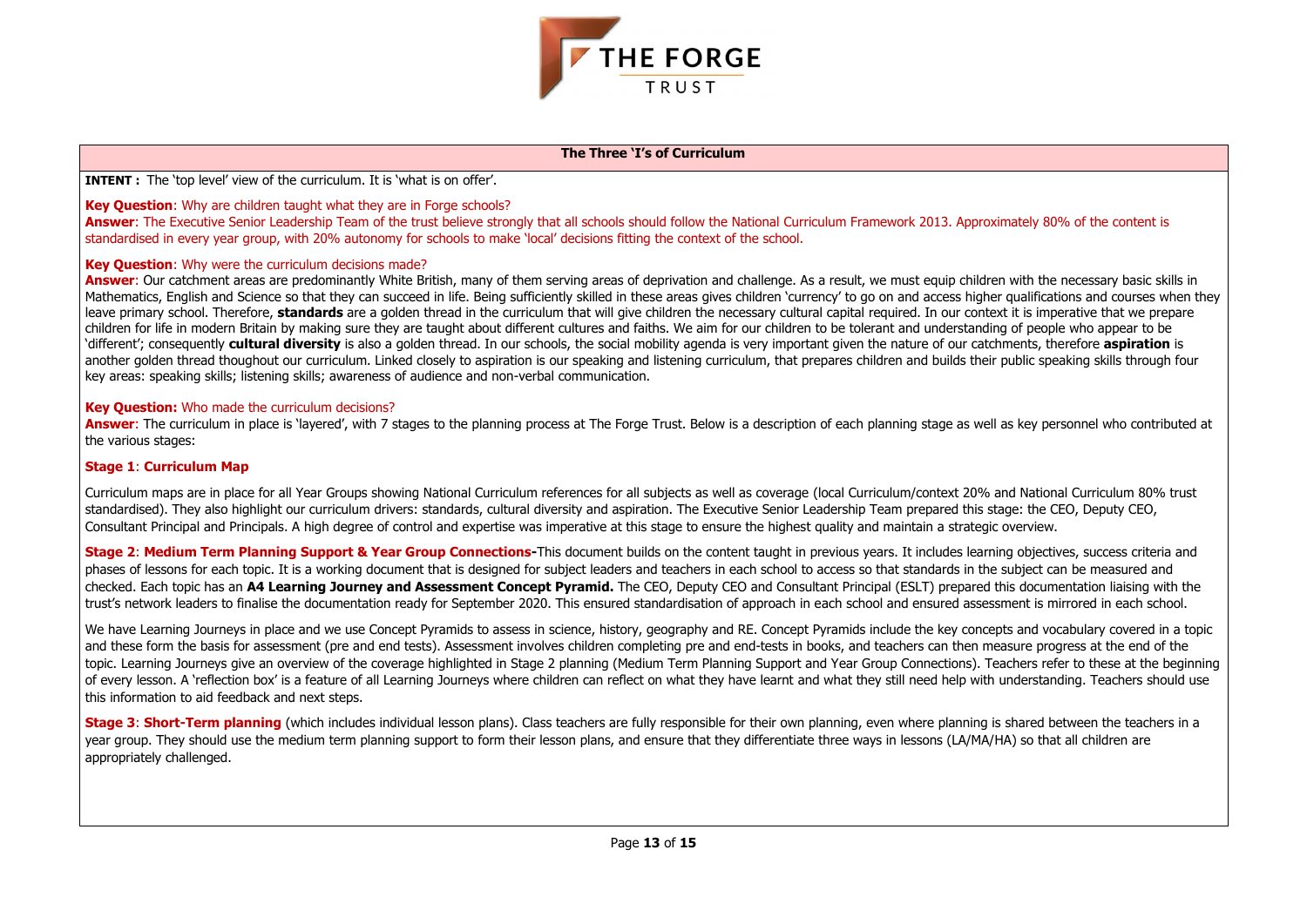

#### **IMPLEMENTATION: 'Curriculum is WHAT is taught not HOW' (Ofsted 2018)**

WHAT: In core subjects, topics are taught in a systematic way to build on previous learning and ensure maximum understanding. Key vocabulary is highlighted and children have opportunities to use and apply their learning in every lesson. In subjects such as Science, History, Geography and RE, topics have a concept wall containing key vocabulary linked to the topic. These concept walls form the basis of assessment criteria, but more importantly guide a meaningful learning journey where lessons are sequenced in a progressive way.

**Process:** 1. Teachers plan coverage of a topic listing key vocabulary and concepts on a wall. 2. The concept wall is used as a basis for pre-testing children to assess their knowledge at the start of a topic. 3. Children fill in their empty pyramid with three levels of words and concepts: level 1-words and concepts they already know; level 2-words and concepts they are familiar with but don't have a deep understanding of; level 3-words and concepts that they have no knowledge about at all. 4. The sequence of lessons on the learning journey (scheme of work) with explicit reference to the learning journey at each stage. 5. Reflections on what children have learnt and what they still find difficult are filled in on learning journeys, and an end-test relating to the concept wall is taken. Learning and progress can be measured against the pre-test.

HOW: Individual lessons have learning objectives and success criteria, and the trust's teaching and learning toolkit highlights the areas of the learning cycle that should be evident in a lesson. The toolkit also links to 'pedagogy' that teachers should employ in lessons.

Outcomes are assessed in reading, writing, maths and SPaG at a minimum of three assessment points per year (termly) so that we can accurately track each child. Where year groups are causing a concern, Principals can opt to assess half-termly. We have an exam based system, in line with the accountability system in place nationally. If children can answer questions that represent the taught curriculum in each year group correctly on an exam paper, then we believe that this proves impact. After all, exams are a part of life and provide children with the currency that children need to be succeed. However, although exam papers are only a 'tool' to measure in core subjects, they are not the only measure. We believe in high quality teacher assessment to back up summative judgements. These are linked to ARE grids (age related expectations) in each year group. High quality, ongoing formative assessment happens daily through marking and feedback. Work scrutiny will also show impact and learning.

#### **IMPACT**

#### **Ofsted's definition of Curriculum**

INTENT: 'A framework for setting out the aims of a programme of education, including the knowledge and understanding to be gained at each stage'.

IMPLEMENTATION: '…for translating that framework over time into a structure and narrative, with an institutional context'.

IMPACT: '…and for evaluating what knowledge and understanding pupils have gained against expectation'